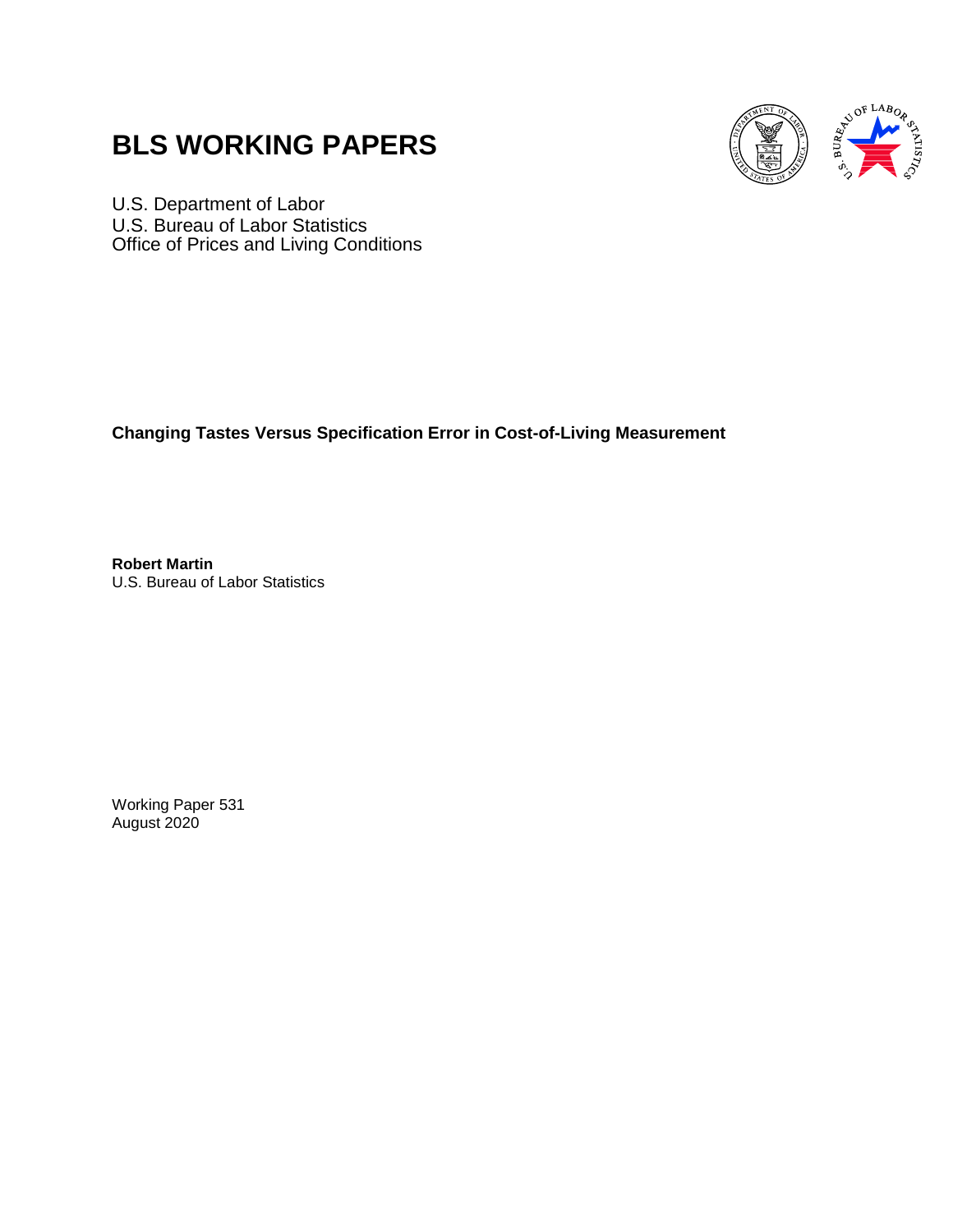# Changing tastes versus specification error in cost-of-living measurement<sup>∗</sup>

Robert S. Martin†

August 2020

#### Abstract

#### PRELIMINARY

Several recent papers aim to account for changing preferences in cost-of-living indexes (COLI). Workhorse models like Constant Elasticity of Substitution (CES) attribute the errors in demand regressions entirely to preferences, leaving no room for other sources of error. Using a Monte Carlo experiment and retail scanner data, I find evidence that model misspecification can lead to misleading conclusions about the degree of taste change reflected in CES-based price indexes. Nevertheless, under misspecification, a Sato-Vartia index still approximates a conditional COLI that fixes tastes to an intermediate level.

### 1 Introduction

Many recently proposed methods for cost-of-living index (COLI) measurement rely on specification and estimation of a model of consumer preferences. For example, a workhorse model

<sup>∗</sup>The views expressed herein are those of the author and not necessarily those of the Bureau of Labor Statistics or the U.S. Department of Labor.

<sup>†</sup>Division of Price and Index Number Research, Bureau of Labor Statistics, 2 Massachusetts Ave, NE, Washington, DC 20212, USA. Email: Martin.Robert@bls.gov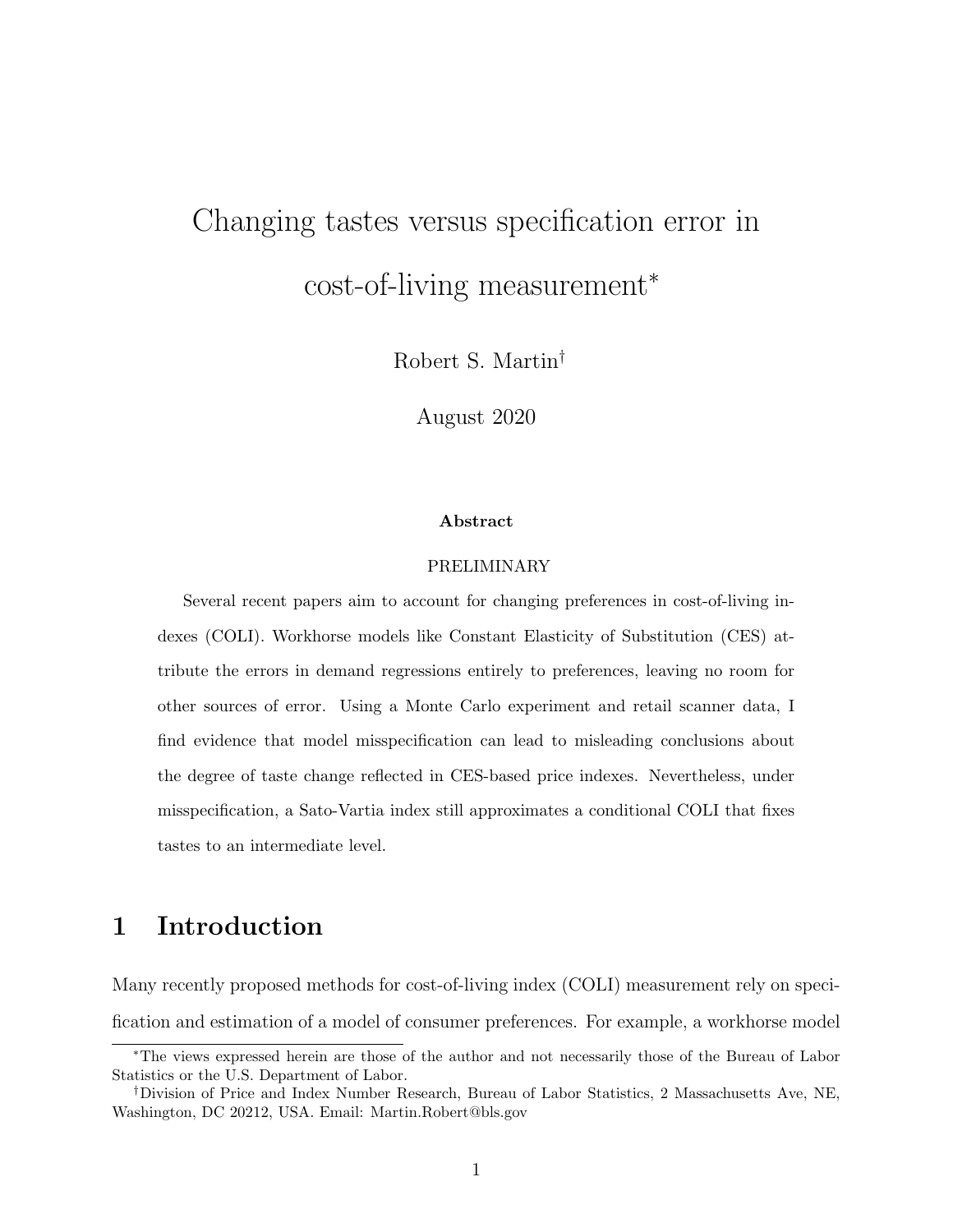is constant elasticity of substitution  $(CES)^1$  $(CES)^1$ . The impact of changing preferences has been an object of recent attention in the price index literature. Redding and Weinstein [\(2020\)](#page-23-0) (henceforth RW) estimate that the pure contribution of changing tastes to welfare is economically important—lowering an unconditional COLI by 0.4 percentage points per year when based on the CES model.<sup>[2](#page-2-1)</sup> Using retail scanner data and a simple CES model, Martin [\(2020\)](#page-22-0) found that the choice of taste vector could raise or lower a conditional COLI for a food category between half a percentage point and three percentage points per year.

As discussed by Fisher and Shell [\(1972\)](#page-21-0), it is difficult to assess the role of tastes in full generality—analysts must focus attention on one or two items, or assume a full model for preferences. In the CES model, time-varying tastes make up the idiosyncratic error of the regression of log expenditure shares on log prices. The obvious issue in drawing inference on taste change from regression residuals is that this leaves no room for other sources of error.[3](#page-2-2) One potential source of error is from model misspecification. CES preferences are quite tractable, but they are restrictive. Substitution elasticities are held constant across different pairs of goods, income elasticities are all equal to one, and complementary goods are ruled out in some applications. COLI can be derived, of course, for more flexible models, but some parsimony is usually required.<sup>[4](#page-2-3)</sup> A hypothetical index user might therefore reasonably view the underlying model as an approximation for a more complicated, unknown preference structure.

<span id="page-2-0"></span><sup>&</sup>lt;sup>1</sup>See, for example, Feenstra [\(1994\)](#page-21-1) and Broda and Weinstein [\(2010\)](#page-20-0) use this model to account for welfare gains from new and disappearing goods. The Bureau of Labor Statistics (BLS) implicitly assumes CES-like preferences by using a geometric mean formula for its elementary item indexes, and uses a CES formula for initial estimates of the Chained CPI. See US Department of Labor [\(2018\)](#page-23-1).

<span id="page-2-1"></span><sup>2</sup>An earlier version, Redding and Weinstein [\(2018\)](#page-23-2) found much higher differences, on the order of two to three percentage points per year. Martin [\(2020\)](#page-22-0) discusses how changes in the set of common goods may have contributed to the change in RW's results. Incorporating pure taste effects also requires the assumption of cardinal utility.

<span id="page-2-2"></span><sup>3</sup>Feenstra and Reinsdorf [\(2007\)](#page-21-2) also point out this possibility in describing the challenges of merging the stochastic and economic approaches to index numbers. See also Nevo [\(2003\)](#page-23-3) regarding difficulty in distinguishing taste change from quality change.

<span id="page-2-3"></span><sup>4</sup>Even flexible cost functions like the translog may not actually be estimated in a fully flexible manner due to the curse of dimensionality. Applications may restrict own and cross price elasticities to depend on a relatively small set of parameters. For example, see Feenstra and Weinstein [\(2017\)](#page-21-3), where the  $N(N+1)/2$ elasticities are restricted to depend on only one free parameter.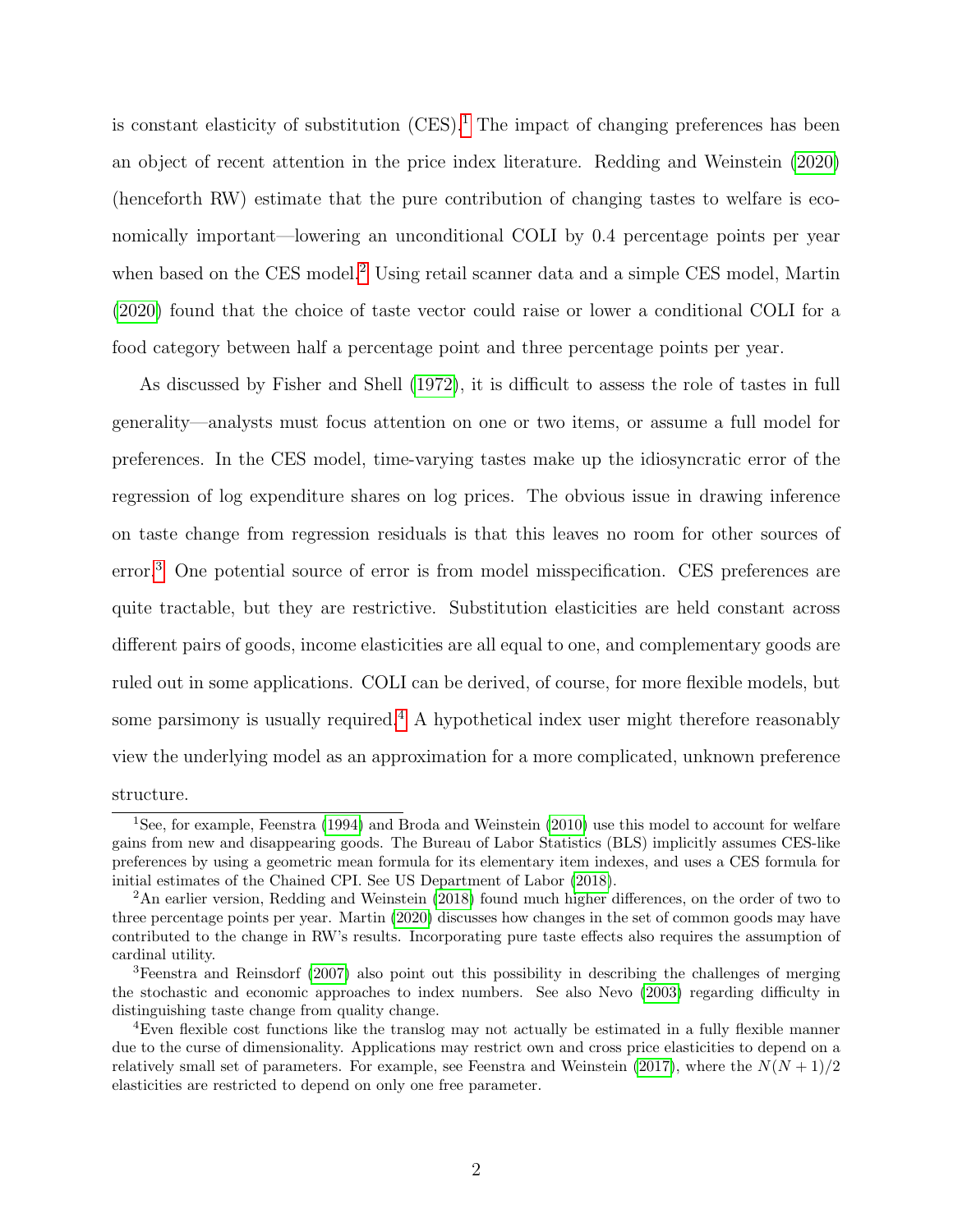It is prudent, therefore to ask if and to what extent specification errors can impact model-based price indexes. As a starting point, I use a Monte Carlo experiment to explore the performance of several CES-related price indexes, including the Sato-Vartia price index, Lloyd-Moulton index, the Backwards Lloyd-Moulton index, and RW's Common-Goods Price Index (CCV). The first three of these are exact conditional COLI in the CES case (Feenstra and Reinsdorf, [2007;](#page-21-2) Martin, [2020\)](#page-22-0), while RW's CCV index estimates an unconditional COLI under the assumption of cardinal utility and the normalization that the taste parameters have a time-constant geometric mean. The experiment's true model is in the CES family, but has a neglected nesting structure reflecting heterogeneity in substitution elasticities across groups of goods. The goal is to see how misspecification contributes to the performance of price indexes and indicators of taste change. Of course, a model can be made more flexible; indeed, nested CES preferences are quite common in empirical studies. Still, one might be concerned that imposing some degree of parsimony will impact the measurement of the COLI and lead to improper conclusions regarding taste change.

To preview the results, I find that this form of misspecification leads to economically significant bias and root mean squared error (RMSE) in the Lloyd-Moulton variants and the CCV index. Moreover, the Lloyd-Moulton variants, as well as the CCV and Sato-Vartia indexes can differ significantly from each other regardless of whether there is taste change or not. This raises the empirical possibility that index comparisons may severely misdiagnose the extent of changing tastes. An empirical application to retail scanner data on fresh produce also suggests that model specification can have a significant impact on the Lloyd-Moulton indexes and the CCV index. As a consequence, researchers using modelbased indexes to draw conclusions about tastes should estimate a variety of models and report a range of results.<sup>[5](#page-3-0)</sup> At the same time, the Monte Carlo experiment and empirical results suggest that the Sato-Vartia index, as well as the geometric mean of the two Lloyd-Moulton indexes (which is also a quadratic mean of order-r index), are relatively robust to

<span id="page-3-0"></span><sup>&</sup>lt;sup>5</sup>In supporting this recommendation, this paper complements the findings of Nevo [\(2003\)](#page-23-3).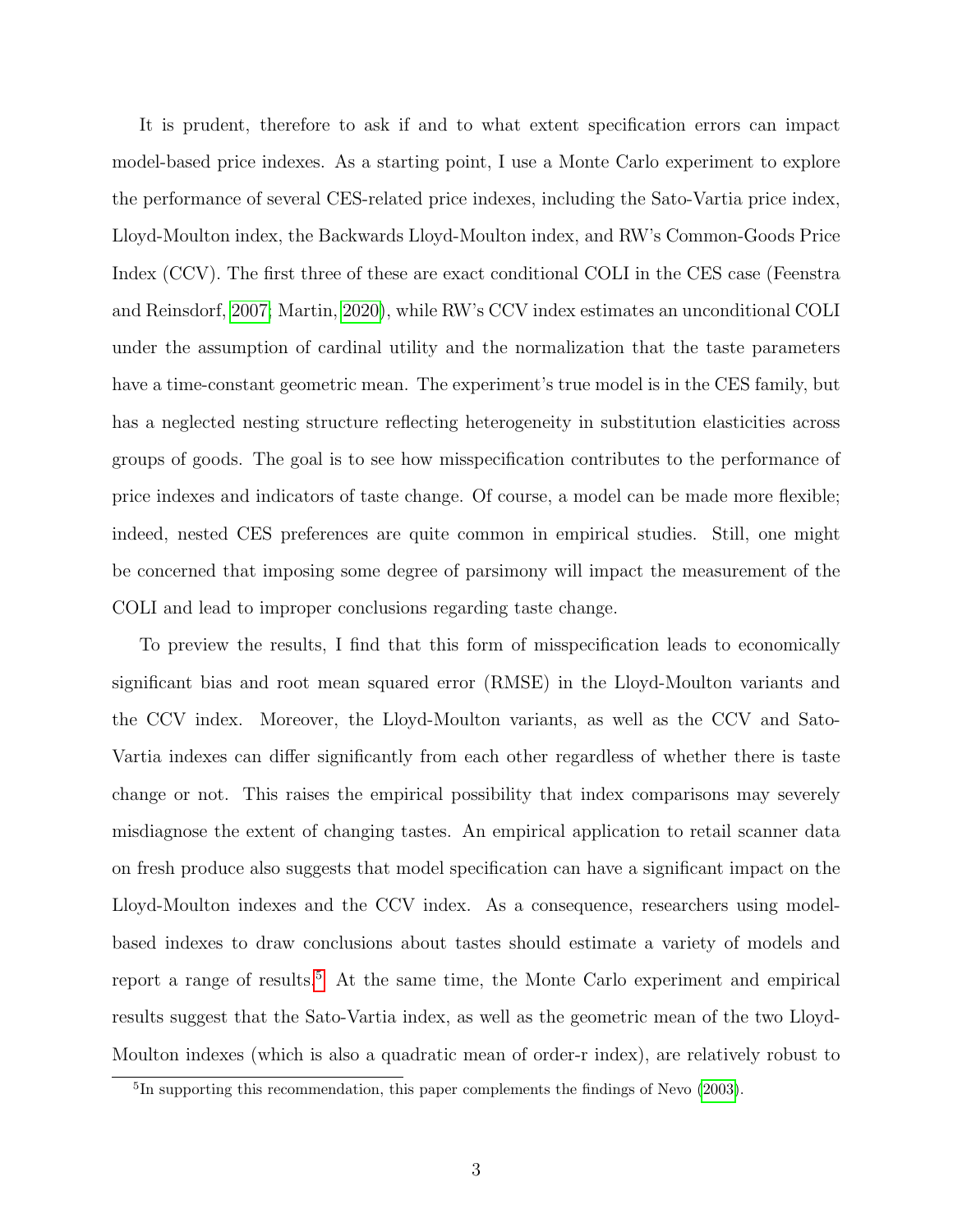misspecification.

### <span id="page-4-5"></span>2 Cost-of-Living Index Theory with CES Preferences

A COLI is based on the expenditure function from classical consumer theory.[6](#page-4-0) We assume a representative agent has preferences over  $N$  narrowly-defined commodities, indexed by  $i$ , that can be represented by a CES utility function. The function is governed by an elasticity of substitution parameger  $\sigma$ , as well as quantity augmenting or diminishing parameters,  $\varphi_1, \ldots, \varphi_N$ , which I collect in the vector  $\varphi$ . Denote the set of goods available as *I*. As in RW, I assume that  $\sigma$  is constant between different price situations being compared.<sup>[7](#page-4-1)</sup> Under the assumption of optimizing behavior, the expenditure function gives the minimum expenditure required to achieve utility level  $\bar{u}$  when facing prices  $\mathbf{p} = (p_1, \ldots, p_N)$ . These assumptions are collected below:

Assumption 2.1 The representative agent's expenditure function has the form:

<span id="page-4-4"></span>
$$
C(\boldsymbol{p}, \bar{u}; \boldsymbol{\varphi}) = \bar{u} \left[ \sum_{i \in \mathcal{I}} \left( \frac{p_i}{\varphi_i} \right)^{1-\sigma} \right]^{\frac{1}{1-\sigma}}
$$
(1)

Due to homotheticity of CES preferences, we focus attention on the unit expenditure function  $c(\mathbf{p}; \varphi) \equiv C(\mathbf{p}, 1; \varphi)$  without further loss of generality. Using Shephard's Lemma, the optimal expenditure shares have the form.

<span id="page-4-3"></span>
$$
s_i(\mathbf{p}; \boldsymbol{\varphi}) = \frac{\left(p_i/\varphi_i\right)^{1-\sigma}}{\sum_{j \in \mathcal{I}} \left(p_j/\varphi_j\right)^{1-\sigma}} = \frac{\left(p_i/\varphi_i\right)^{1-\sigma}}{\left[c(\mathbf{p}; \boldsymbol{\varphi})\right]^{1-\sigma}} \tag{2}
$$

A bilateral COLI uses the expenditure function to compare two price situations.[8](#page-4-2) Sup-

<span id="page-4-0"></span> $6$ The concept dates back at least to Konüs (1924). For more information, see Bureau of Labor Statistics [\(2018\)](#page-21-4), National Research Council [\(2002\)](#page-22-1), or ILO [\(2004\)](#page-22-2).

<span id="page-4-1"></span><sup>&</sup>lt;sup>7</sup>Despite the loss of generality, constant  $\sigma$  simplifies the derivation of price indexes and allows for identification using panel variation in prices and expenditure shares.

<span id="page-4-2"></span><sup>8</sup>Most commonly the comparison is intertemporal, but the general theory accommodates other possibilities (e.g., regional comparisons).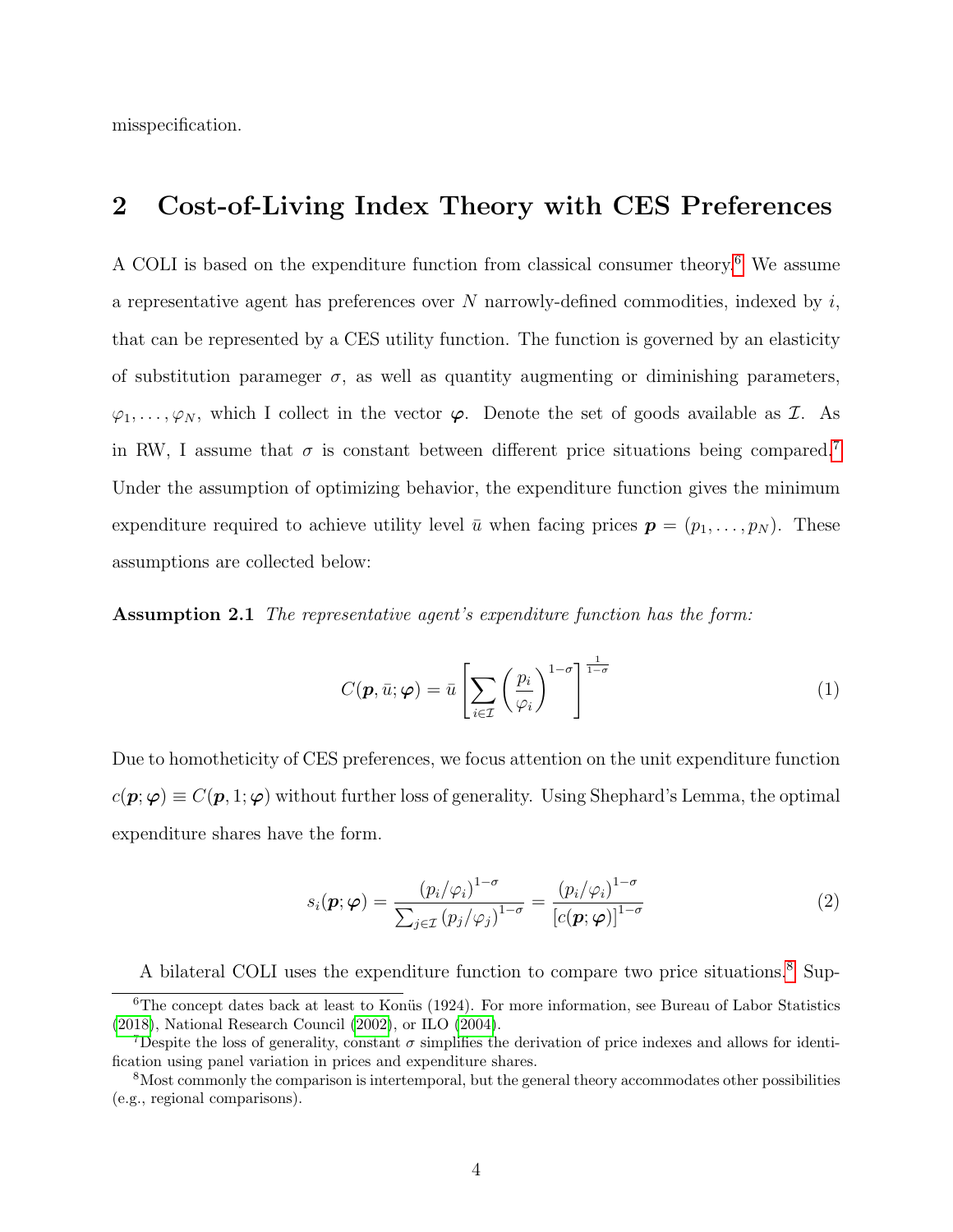posing the comparison is intertemporal, constant tastes is easily seen to be an inelegant assumption empirically. Adding time subscripts  $t$ , the log-share equation for item i with respect to the actual price and vectors  $p_t$  and  $\varphi_t$  is:

$$
\ln s_{it} = (1 - \sigma) \ln p_{it} + (\sigma - 1) \ln [c(\boldsymbol{p}_t; \boldsymbol{\varphi}_t)] + (\sigma - 1) \ln \varphi_{it}
$$
\n(3)

The equation has two unobservables—the log of the unit expenditure, which is constant across items, and the log of  $\varphi_{it}$ . We define an item i narrowly enough so that potential time series variation in  $\ln \varphi_{it}$  is attributable to taste change and not changes in product attributes or quality. As RW point out, time-varying tastes are more realistic as they provide a source of idiosyncratic error, yet exact price indexes for CES preferences are typically derived for the case where  $\varphi_{it}$  is time-constant. However, the basic theory of the COLI, outlined in the next subsection, makes no such assumption as it relates to a data generating process.

#### 2.1 Conditional COLI

A conditional COLI is defined as the minimum expenditure required for an agent to be indifferent between two price situations. I label the reference situation 0 and the comparison situation 1.

Definition 2.1 A (conditional or ordinal) Cost-of-living Index (Fisher and Shell, [1972;](#page-21-0) Heien and Dunn, [1985;](#page-22-3) Pollak, [1989\)](#page-23-4)

$$
\Phi(\mathbf{p}_0, \mathbf{p}_1; \boldsymbol{\varphi}) = \frac{c(\mathbf{p}_1; \boldsymbol{\varphi})}{c(\mathbf{p}_0; \boldsymbol{\varphi})},\tag{4}
$$

for a given  $\varphi$ .

The  $\varphi$  parameters determine the specific indifference surface on which  $\Phi$  is based. Two immediate candidates for preferences to plug in are  $\varphi_0$  and  $\varphi_1$ , corresponding to the reference and comparison periods, respectively. In principle, however, other choices are possible.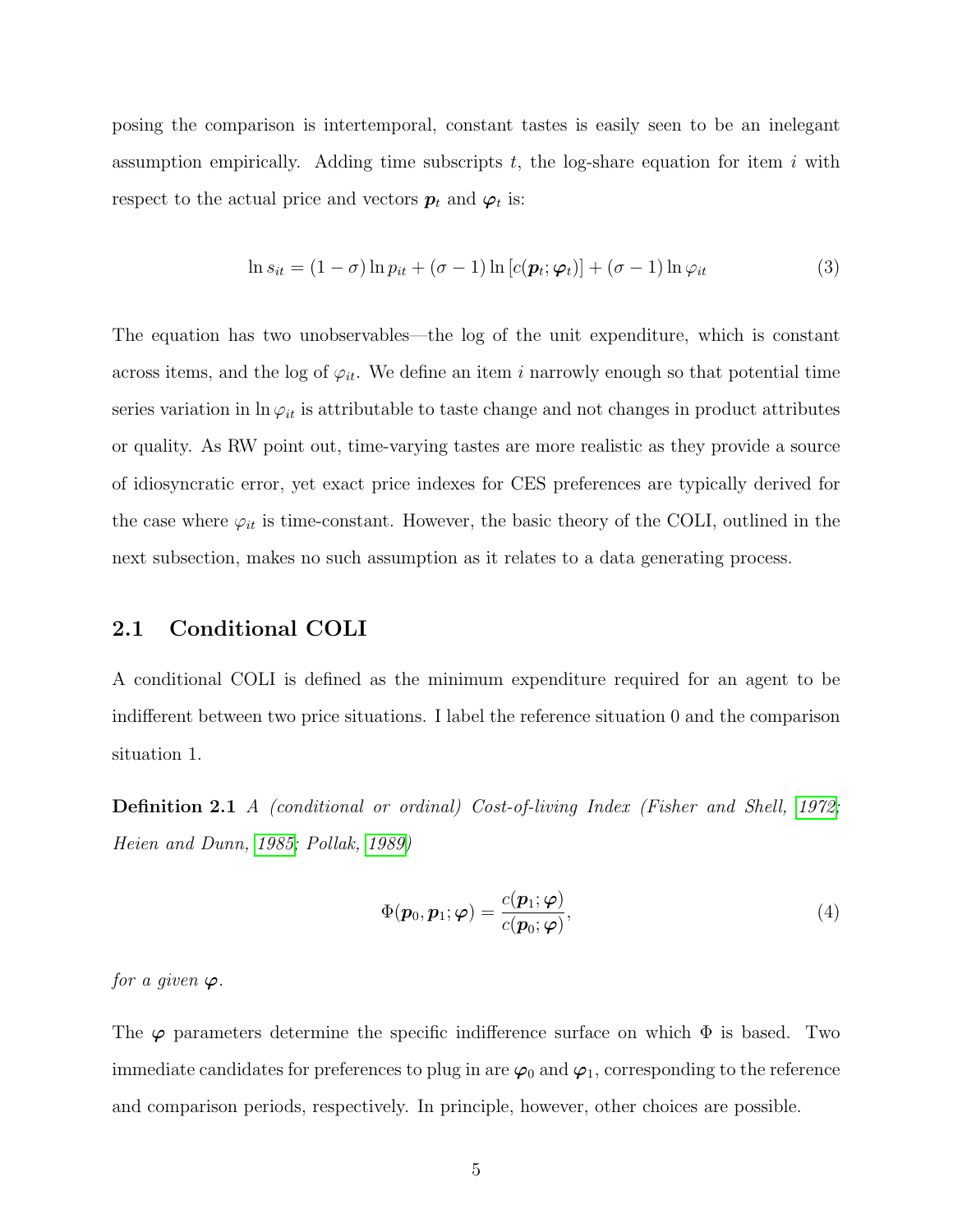A number of price indexes are associated with CES preferences. Of particular interest is the Sato-Vartia (SV) index, proposed independently by Sato [\(1976\)](#page-23-5) and Vartia [\(1976\)](#page-23-6). In addition to prices, the following formulas depend on observed quantities  $q_{it}$  and expenditure shares  $s_{it} = p_{it}q_{it}/\sum_{j=1}^{N} p_{jt}q_{jt}, t = 0, 1$ .

Definition 2.2 The Sato-Vartia price index

$$
P_{SV}(\boldsymbol{p}_0, \boldsymbol{p}_1, \boldsymbol{q}_0, \boldsymbol{q}_1) = \prod_{i \in \mathcal{I}} \left(\frac{p_{i1}}{p_{i0}}\right)^{w_i},\tag{5}
$$

where  $w_i = \left[\frac{s_{i1}-s_{i0}}{\ln s_{i1}-\ln s_{i0}}\right]$  $ln s_{i1}-ln s_{i0}$  $\Big\}\Big/\Big[\sum_{k\in\mathcal{I}}\frac{s_{k1}-s_{k0}}{\ln s_{k1}-\ln s}$  $\ln s_{k1}-\ln s_{k0}$ i .

When tastes are constant between periods 0 and 1, the SV index is exact for the CES model, meaning  $P_{SV}(\boldsymbol{p}_0, \boldsymbol{p}_1, \boldsymbol{q}_0, \boldsymbol{q}_1) = \Phi(\boldsymbol{p}_0, \boldsymbol{p}_1; \boldsymbol{\varphi})$ . This is notable because it does not require knowledge or estimation of  $\sigma$  or  $\varphi$ . In the case of changing tastes, however, the SV index still estimates a COLI that may be of interest. From Feenstra and Reinsdorf [\(2007\)](#page-21-2), there exists a vector  $\bar{\varphi}$ , where each element  $\bar{\varphi}_i$  lies between normalized  $\varphi_{i0}$  and  $\varphi_{i1}$ , such that  $P_{SV}(\boldsymbol{p}_0, \boldsymbol{p}_1, \boldsymbol{q}_0, \boldsymbol{q}_1) = \Phi(\boldsymbol{p}_0, \boldsymbol{p}_1; \bar{\varphi})$ . While I am unaware of any prior efforts to explicitly study the SV index under misspecification, previous studies<sup>[9](#page-6-0)</sup> have found it performs similarly to superlative indexes like the Tornqvist, which suggests some flexibility with respect to functional form.[10](#page-6-1)

Two other indexes of note are the Lloyd-Moulton index, proposed by Lloyd [\(1975\)](#page-22-4) and Moulton [\(1996\)](#page-22-5), and what Martin [\(2020\)](#page-22-0) calls the Backwards Lloyd-Moulton index (also due to Lloyd, 1975), both of which depend on the parameter  $\sigma$ .

Definition 2.3 Lloyd-Moulton Index

$$
P_{LM}(\boldsymbol{p}_0, \boldsymbol{p}_1, \boldsymbol{q}_0, \boldsymbol{q}_1, \sigma) = \left\{ \sum_{i \in \mathcal{I}} s_{i0} \left( \frac{p_{i1}}{p_{i0}} \right)^{1-\sigma} \right\}^{\frac{1}{1-\sigma}}
$$
(6)

<span id="page-6-1"></span><span id="page-6-0"></span> ${}^{9}E.g.,$  Redding and Weinstein [\(2018\)](#page-23-2) and Martin [\(2020\)](#page-22-0)

 $^{10}$ In fact, a similar index, the Vartia I of Vartia [\(1976\)](#page-23-6), has been shown to approximate superlative indexes to the second order (Diewert, [1978\)](#page-21-5).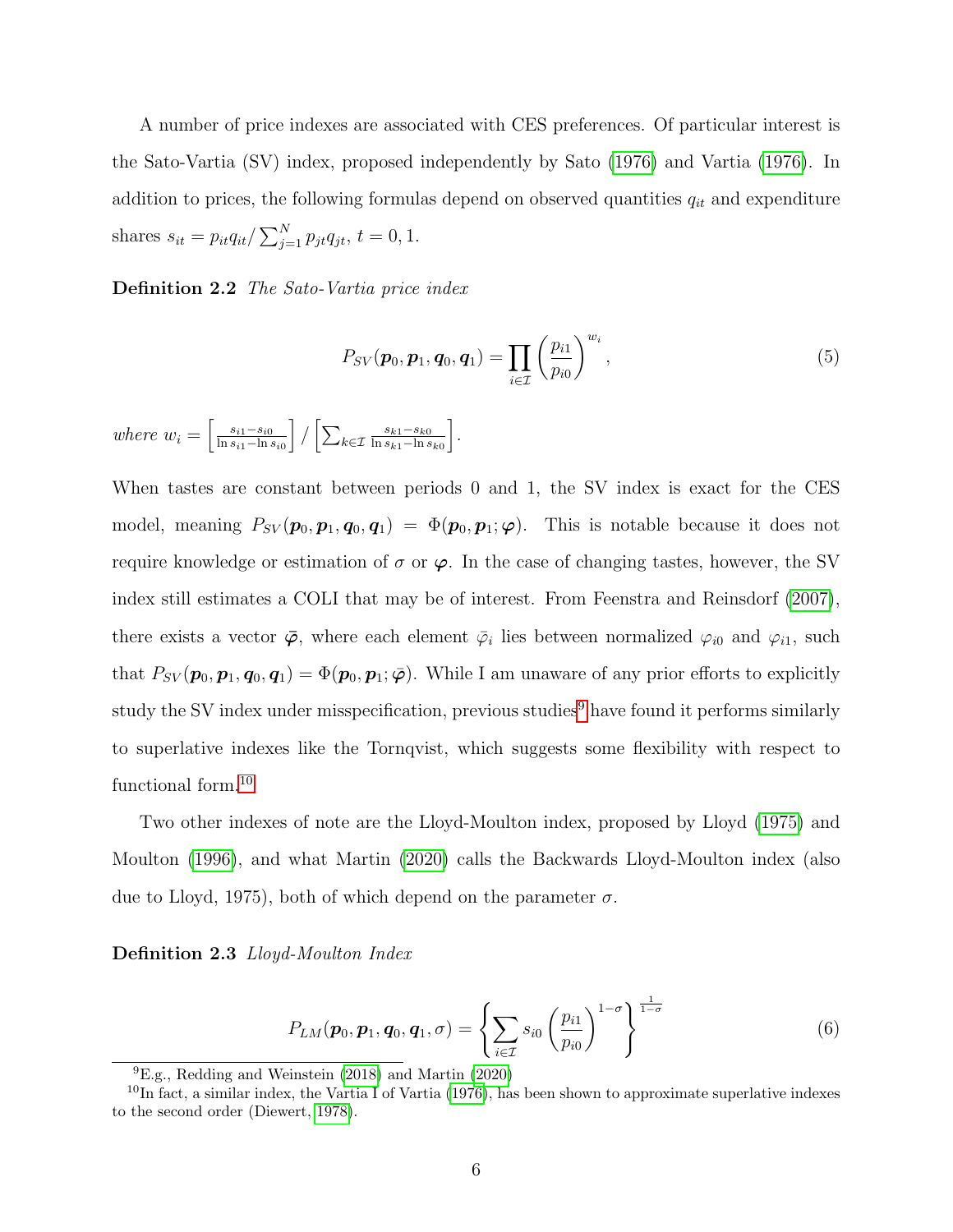Definition 2.4 Backwards Lloyd-Moulton Index

$$
P_{BLM}(\boldsymbol{p}_0, \boldsymbol{p}_1, \boldsymbol{q}_0, \boldsymbol{q}_1, \sigma) = \left\{ \sum_{i \in \mathcal{I}} s_{i1} \left( \frac{p_{i0}}{p_{i1}} \right)^{1-\sigma} \right\}^{\frac{-1}{1-\sigma}}
$$
(7)

The Lloyd-Moulton variants are also exact for CES preferences. If preferences are constant, then  $P_{LM}(\boldsymbol{p}_0, \boldsymbol{p}_1, \boldsymbol{q}_0, \boldsymbol{q}_1, \sigma) = P_{BLM}(\boldsymbol{p}_0, \boldsymbol{p}_1, \boldsymbol{q}_0, \boldsymbol{q}_1, \sigma) = \Phi(\boldsymbol{p}_0, \boldsymbol{p}_1; \boldsymbol{\varphi})$ . In the case of changing preferences, Martin [\(2020\)](#page-22-0) showed that  $P_{LM}(\mathbf{p}_0, \mathbf{p}_1, \mathbf{q}_0, \mathbf{q}_1, \sigma) = \Phi(\mathbf{p}_0, \mathbf{p}_1; \boldsymbol{\varphi}_0)$ , and  $P_{BLM}$  ( $\boldsymbol{p}_0$ ,  $\boldsymbol{p}_1$ ,  $\boldsymbol{q}_0$ ,  $\boldsymbol{q}_1$ ,  $\sigma$ ) =  $\Phi(\boldsymbol{p}_0, \boldsymbol{p}_1; \boldsymbol{\varphi}_1)$ . As a result, one may view the difference between the two Lloyd-Moulton variants as an indicator of taste change. Another quantity of interest may be the geometric mean of the LM and BLM indexes, denoted  $P_{LMM}(\boldsymbol{p}_0, \boldsymbol{p}_1, \boldsymbol{q}_0, \boldsymbol{q}_1, \sigma)$ which is exact for the geometric mean of  $\Phi(\mathbf{p}_0, \mathbf{p}_1; \varphi_0)$  and  $\Phi(\mathbf{p}_0, \mathbf{p}_1; \varphi_1)$ . While not associated with a COLI, per se,  $P_{LMM}(p_0, p_1, q_0, q_1, \sigma)$  is equivalent to quadratic mean of order  $2(1-\sigma)$  price index (Martin, [2020\)](#page-22-0). Since this index is superlative, it is likely to be somewhat robust to misspecification.

However, exactness of  $P_{LM}$  and  $P_{BLM}$  depends on the CES assumption through Eq. [2.](#page-4-3) As each only relies on one period's expenditures, they rely on the model to predict the demand response to relative price change. Consequently, their relative performance under misspecification may not accurately reflect differential tastes.

#### 2.2 Cardinal COLI

RW focus attention on a different concept which aligns more closely to what National Research Council [\(2002\)](#page-22-1) or ILO [\(2004\)](#page-22-2) call an unconditional COLI, or what Muellbauer [\(1975\)](#page-22-6) calls a cardinal COLI.

Definition 2.5 The Cardinal COLI

$$
\Phi_C(\boldsymbol{p}_0, \boldsymbol{p}_1; \boldsymbol{\varphi}_0, \boldsymbol{\varphi}_1) = \frac{c(\boldsymbol{p}_1; \boldsymbol{\varphi}_1)}{c(\boldsymbol{p}_0; \boldsymbol{\varphi}_0)},
$$
\n(8)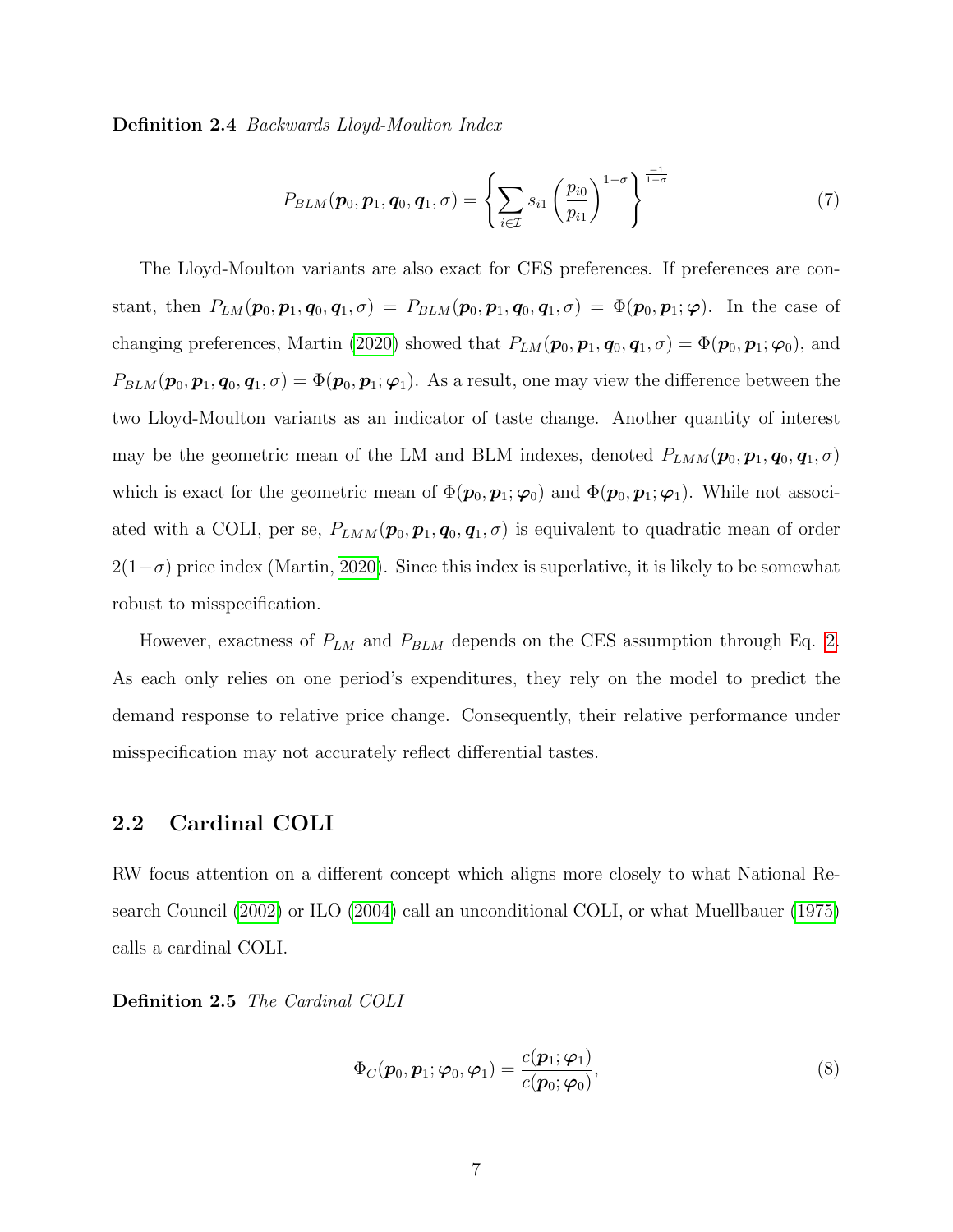This ratio represents the change in expenditure required to maintain a constant utility level, even though the associated consumption bundles do not lie on the same indifference surface. It relies, therefore, on a stronger interpretation of utility than what is implied by the usual axioms of preferences.

RW propose the following, which they call the CES Common Varieties Index  $(CCV)^{11}$  $(CCV)^{11}$  $(CCV)^{11}$ 

Definition 2.6 RW's CES Common Varieties Index (CCV)

$$
P_{CCV}(\boldsymbol{p}_0, \boldsymbol{p}_1, \boldsymbol{q}_0, \boldsymbol{q}_1, \sigma) = \exp\left[\frac{1}{N} \sum_{i=1}^{N} \ln\left(\frac{p_{i1}}{p_{i0}}\right) + \frac{1}{\sigma - 1} \frac{1}{N} \sum_{i=1}^{N} \ln\left(\frac{s_{i1}}{s_{i0}}\right)\right],
$$
(9)

Under the normalization that tastes have a time-constant geometric mean, i.e.  $\prod_{i\in\mathcal{I}}\varphi_{i0}=$  $\prod_{i\in\mathcal{I}}\varphi_{i1},\ P_{CCV}(\boldsymbol{p}_0,\boldsymbol{p}_1,\boldsymbol{q}_0,\boldsymbol{q}_1,\sigma) = \Phi_C(\boldsymbol{p}_0,\boldsymbol{p}_1;\boldsymbol{\varphi}_0,\boldsymbol{\varphi}_1)^{12}$  $\prod_{i\in\mathcal{I}}\varphi_{i1},\ P_{CCV}(\boldsymbol{p}_0,\boldsymbol{p}_1,\boldsymbol{q}_0,\boldsymbol{q}_1,\sigma) = \Phi_C(\boldsymbol{p}_0,\boldsymbol{p}_1;\boldsymbol{\varphi}_0,\boldsymbol{\varphi}_1)^{12}$  $\prod_{i\in\mathcal{I}}\varphi_{i1},\ P_{CCV}(\boldsymbol{p}_0,\boldsymbol{p}_1,\boldsymbol{q}_0,\boldsymbol{q}_1,\sigma) = \Phi_C(\boldsymbol{p}_0,\boldsymbol{p}_1;\boldsymbol{\varphi}_0,\boldsymbol{\varphi}_1)^{12}$  The need for normalization arises from the fact that  $s(\mathbf{p}, \varphi)$  is homogeneous of degree zero in  $\varphi$ , while  $c(\mathbf{p}, \varphi)$  is homogeneous of degree −1. In other words, a simple re-scaling of the taste vector would affect  $\Phi_C(\mathbf{p}_0, \mathbf{p}_1; \boldsymbol{\varphi}_0, \boldsymbol{\varphi}_1)$ , but have no effect on expenditure shares.

The CCV index can be derived by plugging in the following expression for  $\ln \varphi_{it}$ , which follows from the expression for  $s(\mathbf{p}_t, \boldsymbol{\varphi}_t)$  given by Eq. [2](#page-4-3) and the normalization that the geometric mean of the  $\varphi_{it}$  equals one.

<span id="page-8-2"></span>
$$
\ln \varphi_{it} = \left[ \ln \left( \frac{s_{it}}{\widetilde{s}_t} \right) - (1 - \sigma) \ln \left( \frac{p_{it}}{\widetilde{p}_t} \right) \right] / (\sigma - 1) \tag{10}
$$

The right-hand-side of Eq. [10](#page-8-2) is equivalent to the scaled error term of a regression of  $\ln (s_{it}/\tilde{s}_t)$  on  $\ln (p_{it}/\tilde{p}_t)$ . Thus, any misspecification picked up by this error will affect the price index.

The cardinal COLI differs from a given ordinal COLI by a term that values the pure

<span id="page-8-0"></span><sup>11</sup>RW's proposed CES Unified Price Index consists of the CCV plus a new goods adjustment in the style of Feenstra [\(1994\)](#page-21-1). I abstract from the issue of new and disappearing goods because the taste change issue exists regardless. I calculate indexes with new goods adjustments as part of my empirical application.

<span id="page-8-1"></span><sup>&</sup>lt;sup>12</sup>Redding and Weinstein [\(2018\)](#page-23-2) motivates the normalization with the assumption that the natural logs of the  $\varphi_{it}$  are drawn from a distribution with constant mean and variance. Under this assumption,  $P_{CCV}$ and  $\Phi_C$  have the same probability limit as N grows large.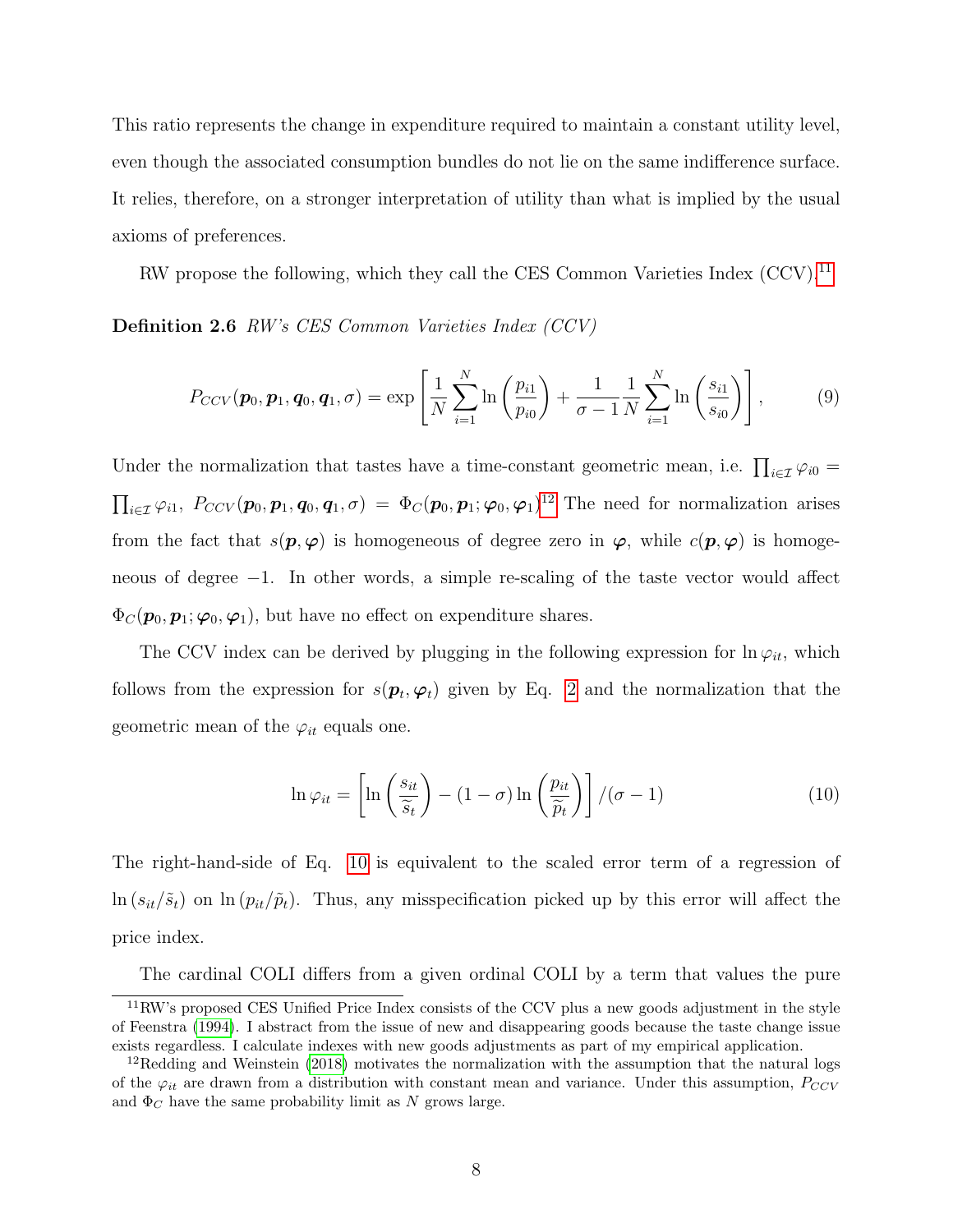effect of tastes on expenditure. For instance, let  $\bar{\varphi}$  be the intermediate taste vector such that  $P_{SV}(\boldsymbol{p}_0, \boldsymbol{p}_1, \boldsymbol{q}_0, \boldsymbol{q}_1) = \Phi(\boldsymbol{p}_0, \boldsymbol{p}_1; \bar{\varphi})$ . Then we can write

<span id="page-9-0"></span>
$$
\ln \Phi_C(\boldsymbol{p}_0, \boldsymbol{p}_1; \boldsymbol{\varphi}_0, \boldsymbol{\varphi}_1) - \ln \Phi(\boldsymbol{p}_0, \boldsymbol{p}_1; \bar{\boldsymbol{\varphi}}) = \ln \left[ \frac{c(\boldsymbol{p}_0; \bar{\boldsymbol{\varphi}}) c(\boldsymbol{p}_1; \boldsymbol{\varphi}_1)}{c(\boldsymbol{p}_0; \boldsymbol{\varphi}_0)} \frac{c(\boldsymbol{p}_1; \boldsymbol{\varphi}_1)}{c(\boldsymbol{p}_1; \bar{\boldsymbol{\varphi}})} \right]
$$
(11)

The term on the right hand side of Eq. [11](#page-9-0) is the product of two expenditure ratios. One uses reference period prices to value a taste change from  $\varphi_0$  to  $\bar{\varphi}$ , while the other uses comparison period prices to value a taste change from  $\bar{\varphi}$  to  $\varphi_1$ .<sup>[13](#page-9-1)</sup> If tastes are constant, then  $\Phi_C(\boldsymbol{p}_0, \boldsymbol{p}_1; \boldsymbol{\varphi}_0, \boldsymbol{\varphi}_1) = \Phi(\boldsymbol{p}_0, \boldsymbol{p}_1; \bar{\boldsymbol{\varphi}}) = P_{CCV}(\boldsymbol{p}_0, \boldsymbol{p}_1, \boldsymbol{q}_0, \boldsymbol{q}_1, \sigma) = P_{SV}(\boldsymbol{p}_0, \boldsymbol{p}_1, \boldsymbol{q}_0, \boldsymbol{q}_1).$  There-fore, the price index analog to the left hand side of Eq. [11,](#page-9-0)  $\ln P_{CCV}(\mathbf{p}_0, \mathbf{p}_1, \mathbf{q}_0, \mathbf{q}_1, \sigma)$  –  $\ln P_{SV}(\boldsymbol{p}_0, \boldsymbol{p}_1, \boldsymbol{q}_0, \boldsymbol{q}_1)$ , is another indicator of taste change.<sup>[14](#page-9-2)</sup>

Tables [1](#page-24-0) and [2](#page-24-1) summarize the CES-based COLI and price indexes, as well as the indicators of taste change that will be the basis of the analysis in later sections. For readability of tables and figures, I abbreviate  $\Phi_C$  for  $\Phi_C(\mathbf{p}_0, \mathbf{p}_1; \varphi_0, \varphi_1)$ ,  $\bar{\Phi}$  for  $\Phi(\mathbf{p}_0, \mathbf{p}_1; \bar{\varphi})$ ,  $\Phi_0$  for  $\Phi(\mathbf{p}_0, \mathbf{p}_1; \varphi_0)$ ,  $\Phi_1$  for  $\Phi(\mathbf{p}_0, \mathbf{p}_1; \varphi_1)$ , and drop arguments from  $P_{CCV}$ ,  $P_{SV}$ ,  $P_{LM}$ ,  $P_{BLM}$ , and  $P_{LMM}$ .

### 3 Specification error from a missing nest

This section describes the potential missspecification—a neglected nesting structure—that this paper investigates. The nested CES model is a common extension of the model introduced in the last section. For the purposes of this exercise, the nested preferences represent the true model that is either unknown or infeasible to estimate, forcing the analyst to specify Eq. [1](#page-4-4) as an approximation. Otherwise, it would be straightforward to estimate versions of  $P_{SV}$ ,  $P_{LM}$ ,  $P_{BLM}$ , and  $P_{CCV}$  for the nested model. In addition to rendering Eq.'s [1](#page-4-4) and [2](#page-4-3) incorrect, this introduces an additional source of time-varying error into the differenced

<span id="page-9-1"></span><sup>&</sup>lt;sup>13</sup>The negative of the term on the right hand side of Eq. [11](#page-9-0) is the true analog to what RW term "consumer valuation bias," which they estimate as  $\ln P_{SV}(p_0, p_1, q_0, q_1) - \ln P_{CCV}(p_0, p_1, q_0, q_1, \sigma)$ .

<span id="page-9-2"></span><sup>&</sup>lt;sup>14</sup>The difference between  $\Phi_C$  and any ordinal index is an indicator of the pure effect of tastes. I choose to study Eq. [11](#page-9-0) because the difference between the CCV and SV indexes is a major focus of RW.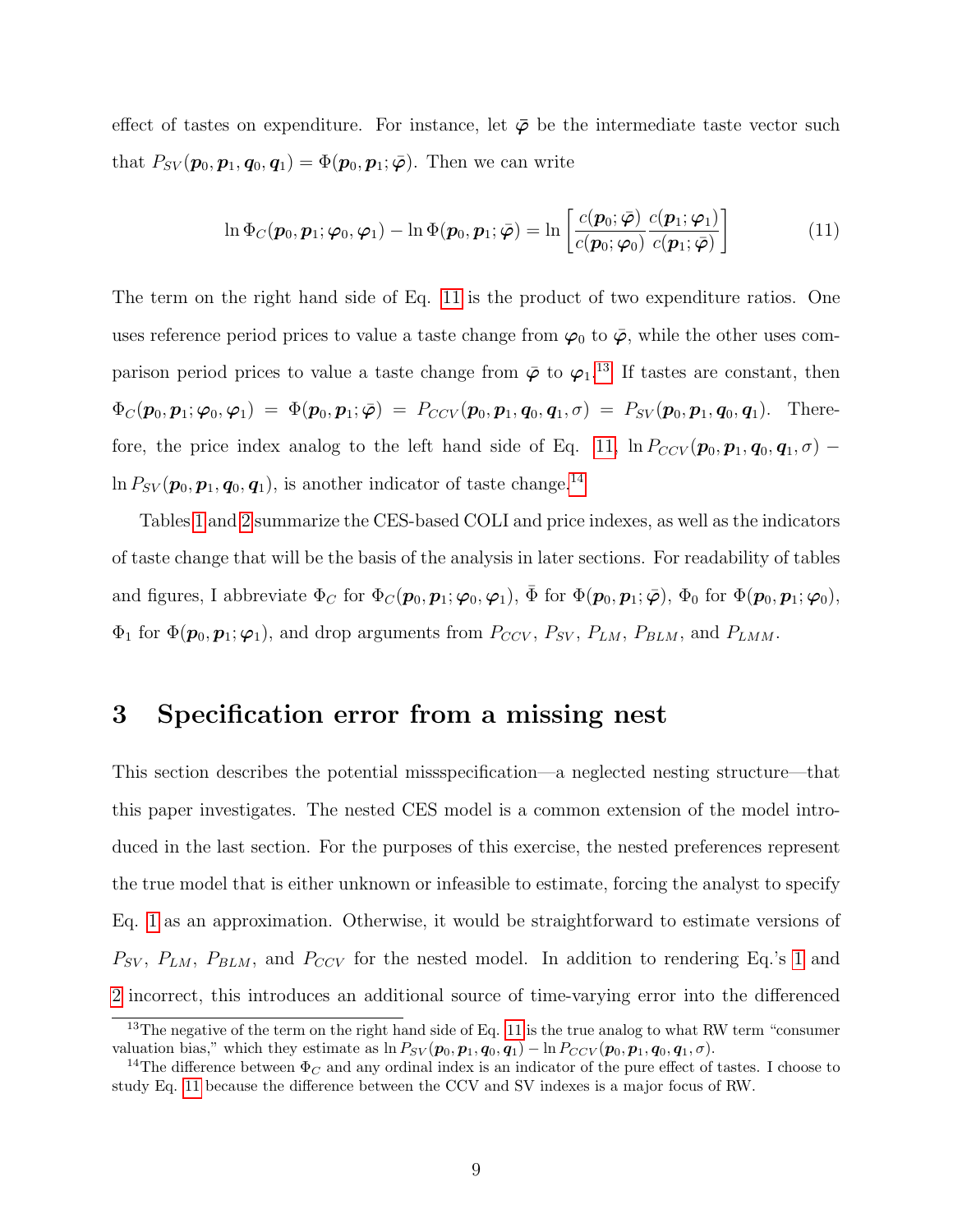log-share equation.

Suppose the set of goods  $\mathcal I$  is partitioned in to G exhaustive and mutually exclusive groups  $\mathcal{I}_g, g = 1, \ldots, G$ . The elasticity of substitution between goods now depends on their group membership, which has the effect of allowing some heterogeneity in the closeness of substitutes and relaxing the independence of irrelevant alternatives (IIA) property.

The unit-utility expenditure function is given by:

<span id="page-10-0"></span>
$$
c(\boldsymbol{p}_t, \boldsymbol{\zeta}_t, \boldsymbol{\delta}_t) = \left[ \sum_{g=1}^G \left( \frac{c_g(\boldsymbol{p}_{gt}, \boldsymbol{\delta}_{gt})}{\zeta_{gt}} \right)^{1-\sigma_a} \right]^{\frac{1}{1-\sigma_a}}, \qquad (12)
$$

where g indexes group,  $\zeta_{gt}$ ,  $g = 1, \ldots, G$ , is a group-level taste shifter, and  $\sigma_a$  is the elasticity of substitution across groups. The item-level prices enter the expenditure function through a group-level price index given by:

<span id="page-10-1"></span>
$$
c_g(\boldsymbol{p}_{gt}, \boldsymbol{\delta}_{gt}) = \left[ \sum_{i \in \mathcal{I}_g} \left( \frac{p_{it}}{\delta_{it}} \right)^{1 - \sigma_g} \right]^{\frac{1}{1 - \sigma_g}}, \qquad (13)
$$

where  $\delta_{it}$ ,  $i = 1, \ldots, N_g$ , is the item-level taste shifter, and  $\sigma_g$  is the group-specific elasticity of substitution between items in the same group. If  $\sigma_1 = \sigma_2 = \cdots = \sigma_G = \sigma_a$ , then Eq. [12](#page-10-0) collapses to Eq. [1](#page-4-4) with  $\varphi_{it} = \zeta_{gt}\delta_{it}$ .

Consider what happens when the group structure is not taken into account. In this case, the period t share of total (not group) expenditure on good i in group q is, in natural logs:

$$
\ln s_{it} = (1 - \sigma_g) \ln p_{it} + (\sigma_g - \sigma_a) \ln c_g(\mathbf{p}_{gt}, \delta_{gt})
$$
  
+  $(\sigma_a - 1) \ln [c(\mathbf{p}_t, \zeta_t, \delta_t)] + (\sigma_g - 1) \ln \delta_{it} + (\sigma_a - 1) \ln \zeta_{gt}$  (14)

Eq. [14](#page-10-1) implies that in addition to error originating from the taste parameters  $\zeta_{gt}$  and  $\delta_{it}$ , a simple regression of  $\ln (s_{it}/\tilde{s}_t)$  on  $\ln (p_{it}/\tilde{p}_t)$  will include additional sources of time-varying error related to neglected heterogeneity in the substitution elasticities. For this example,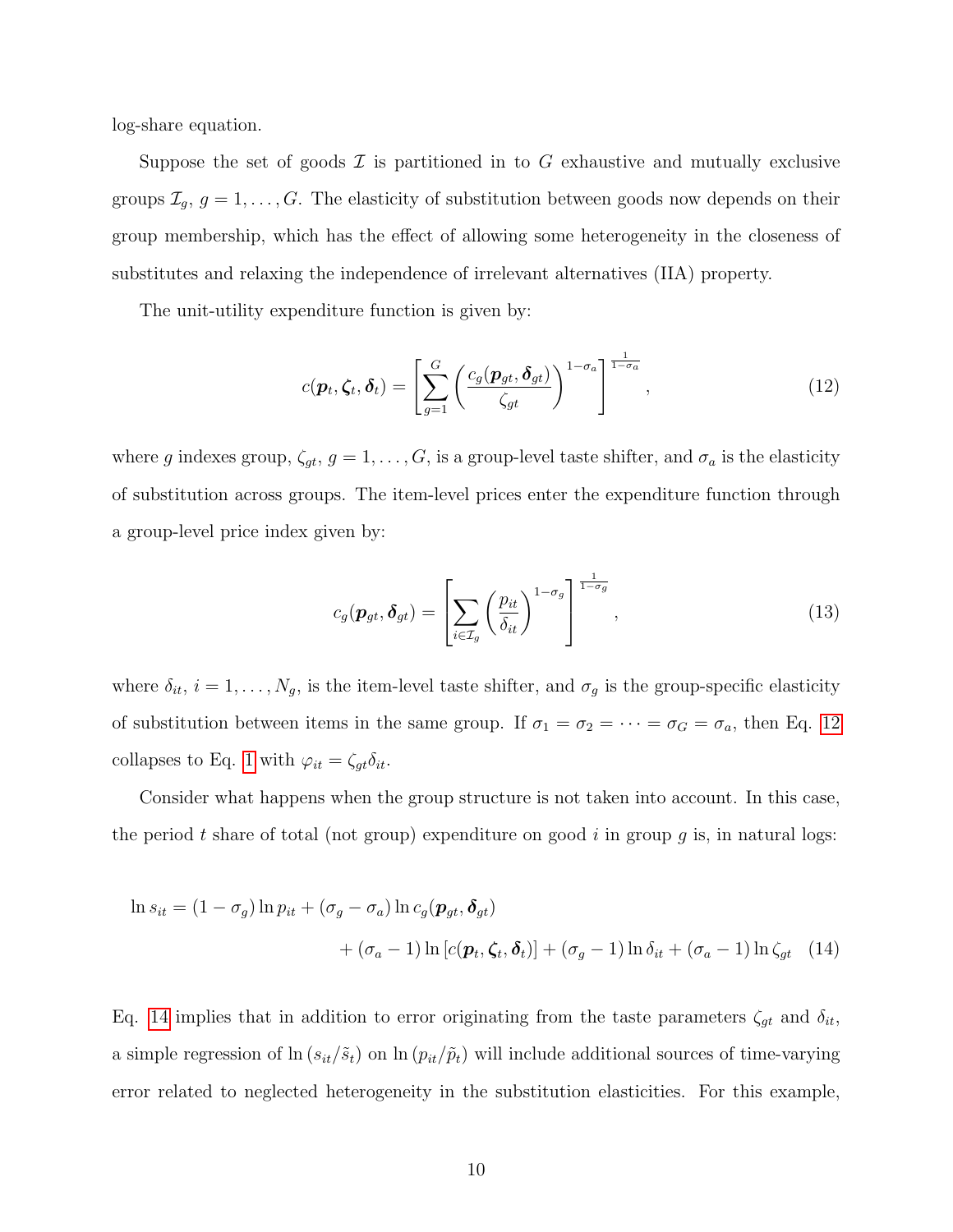the error is straightforward to derive, depending in part on interactions between  $\ln (p_{it}/\tilde{p}_t)$ and group indicators. With other models, the form would likely be more complicated. As a consequence, differences such as  $CCV - SV$ , or  $BLM - LM$  may not be indicative of taste change.

### 4 Monte Carlo Experiment

I evaluate the CES-based price indexes through Monte Carlo experiment, whereby I approximate their behavior by calculating them repeatedly over different, independent draws of the data. The advantages of this method are that the true COLI are observed (since the underlying preference structure is under my control) and that I can repeat the experiment many times. The disadvantage is that the results ultimately depend on the experiment design, and so they are difficult to generalize. Nevertheless, I examine a wide range of conditions and arrive at some interesting conclusions.

#### 4.1 Design

Each replication, I draw time series of prices and taste parameters. For simplicity, I abstract from simultaneity issues and generate the prices exogenously.<sup>[15](#page-11-0)</sup> These feed into the expenditure shares and unit cost equations implied by the nested CES model described in the previous section. Then, I calculate the price indexes as if the group structure were unknown. For each replication, I compare these index values against the different true cost of living change they target.

The type of data I have in mind are disaggregated prices and quantities of the sort found household or retail scanner datasets.<sup>[16](#page-11-1)</sup> For simplicity, I consider a panel of products  $i = 1, \ldots, N$  that exist in two time periods,  $t = 0, 1$ . Log-prices and taste shifters are

<span id="page-11-0"></span><sup>&</sup>lt;sup>15</sup>The theory in Section [2](#page-4-5) does not take a stand on simultaneity per se, but simultaneity would complicate estimation of  $\sigma$ .

<span id="page-11-1"></span><sup>&</sup>lt;sup>16</sup>I treat the set of available goods as fully observed. This abstracts from issues of item sampling in the CPI, but might reasonable for large scanner datasets.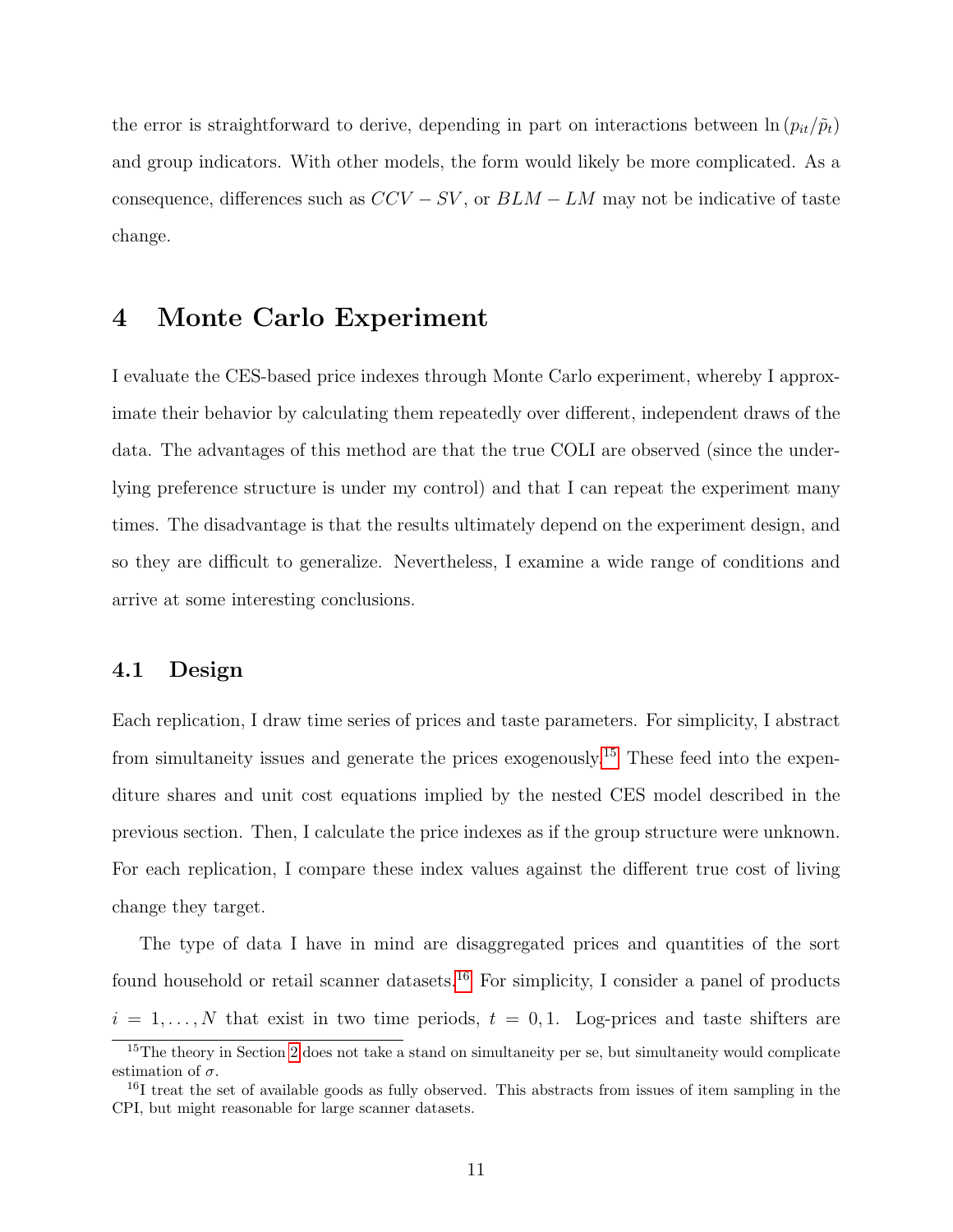generated to be independent in the cross-section. Log prices follow a random walk with drift, with the mean log price change set to  $0.02$  and the standard deviation set to  $0.1$ .<sup>[17](#page-12-0)</sup>

$$
\ln p_{i0} = 0.02 + r_{i0} \tag{15}
$$

$$
\ln p_{i1} = 0.02 + \ln p_{i0} + r_{i1} \tag{16}
$$

$$
r_{it} \sim i.i.d. Normal(0, 0.01)
$$
\n
$$
(17)
$$

The N goods are divided in equal proportion into two groups,  $q = 1, 2$ . I set the group-level taste shifters both equal to one, and generate the individual taste shifters as:[18](#page-12-1)

$$
\ln \delta_{it} = \ln \delta_i + \ln \theta_{it},\tag{18}
$$

$$
\ln \delta_i \sim \text{Normal}(0, 0.25),\tag{19}
$$

$$
\ln \theta_{it} \sim \text{i.i.d. Normal}(0, \chi^2). \tag{20}
$$

The utility-maximizing quantities are then generated as:

$$
q_{it} = \frac{\delta_{it}^{\sigma_g - 1} p_{it}^{-\sigma_g} M_{gt}}{c_g (\mathbf{p}_{gt}, \delta_{gt})^{1 - \sigma_g}},\tag{21}
$$

where

$$
M_{gt} = M_t c_g (\mathbf{p}_{gt}, \delta_{gt})^{1-\sigma_a} / c(\mathbf{p}_t, \zeta_t, \delta_t)^{1-\sigma_a},
$$
\n(22)

and  $M_t$  is income, which is constant and set to 100 without loss of generality (since preferences are homothetic).

The target measures for the experiment are the true conditional and unconditional COLI defined in Section [2,](#page-4-5) but using the nested CES model (i.e., using Eq. [12](#page-10-0) with the appropriate

<span id="page-12-0"></span><sup>&</sup>lt;sup>17</sup>The standard deviation of price change is reasonable for a product group from a dataset like Nielsen's Scantrack and generates enough variance for substantial substitution effects.

<span id="page-12-1"></span><sup>&</sup>lt;sup>18</sup>The equation for ln  $\delta_{it}$  satisfies the assumption for ln  $\phi_{it}$  from RW 2018 (a population version of the constant geometric mean normalization), but there will still be finite sample variation between the geometric means of the  $\varphi$  in each period.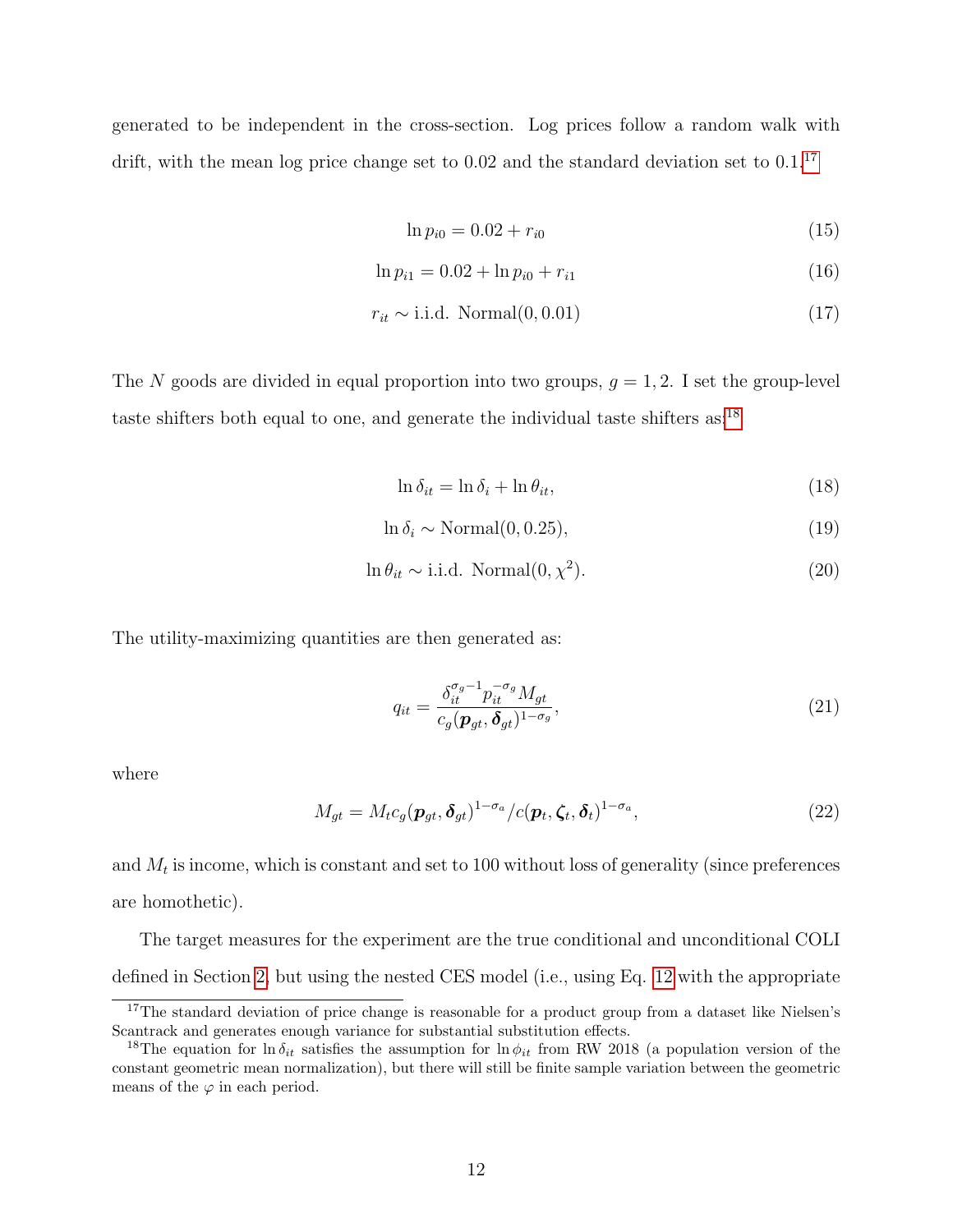taste parameters plugged in).<sup>[19](#page-13-0)</sup> I calculate the price indexes acting as if the group structure is unknown, however, by using shares of total expenditure. Estimation of a substitution elasticity is required for  $P_{CCV}$ ,  $P_{LM}$ , and  $P_{BLM}$ . I accomplish this by calculating one minus the OLS slope coefficient of a simple regression of  $\Delta \ln s_{it}$  on  $\Delta \ln p_{it}$  and a constant.<sup>[20](#page-13-1)</sup> This would be appropriate if the homogeneous model were correct and prices were exogenous, though a real application would surely account for simultaneity. Of course, the regression with homogeneous  $\sigma$  is misspecified when the nested model is true.

Because of the underlying randomness in prices and tastes, the true COLIs, in addition to the two candidate indexes, will change with different draws of the data, as will the differences between the indexes. By design, no index is exact for their target COLI under misspecification, and will generally differ from each other. I hope to approximate the distribution of these random variables with repeated, independent draws of  $\{p_0, p_1, \delta_0, \delta_1\}$ (Wooldridge, [2010\)](#page-23-7). I conduct experiments for two main cases. First, as a benchmark, I set  $\sigma_1 = \sigma_2 = \sigma_a = 4$ . This provides a baseline for evaluating the price indexes when the implied model is correctly specified. Second, I consider varying degrees of misspecification by setting  $\sigma_a = 3$ ,  $\sigma_1 = 4$ , and varying  $\sigma_2$  over the interval [4, 10]. The empirical application in Section [5](#page-16-0) suggests these are reasonable parameter values. For each case, I vary the degree of taste change, with  $\chi \in \{0, 0.25, 0.5\}$ . The  $\chi = 0$  case represents no taste change,  $\chi = 0.25$  represents low to moderate taste change (the idiosyncratic variance is less than the cross-section variation), and the  $\chi = 0.5$  case represents a high degree of taste change (the idiosyncratic variance is equal to the cross-section variance). $^{21}$  $^{21}$  $^{21}$ 

My results are for a cross-section of size 2, 000, which is on the order of a moderately-sized

<span id="page-13-0"></span><sup>&</sup>lt;sup>19</sup>The intermediate level of tastes,  $\bar{\varphi}$  for which the SV index is exact were calculated using the appendix to Feenstra and Reinsdorf [\(2007\)](#page-21-2).

<span id="page-13-2"></span><span id="page-13-1"></span> $20$ Note: in this two period model, a time dummy is collinear with a constant in the differenced equation.

<sup>&</sup>lt;sup>21</sup>RW report percentiles of the distributions of estimates of var  $[(\sigma - 1) \log \varphi_{it}]$  and var  $[(\sigma - 1) \Delta \log \varphi_{it}]$ for 104 product groups from Nielsen's household scanner data. My taste parameter choices produce estimates of these demand variances that fall in RW's reported range when the model is correctly specified model. When  $\chi = 0.25$ , this continues to hold for all but the  $\sigma_2 = 10$  case. When  $\chi = 0.50$ , higher values of σ<sub>2</sub> produce estimates of var  $[(σ - 1) \Delta \log φ_{it}]$  that exceed those reported by RW. Note: None of the price indexes considered place restrictions on either of these variances.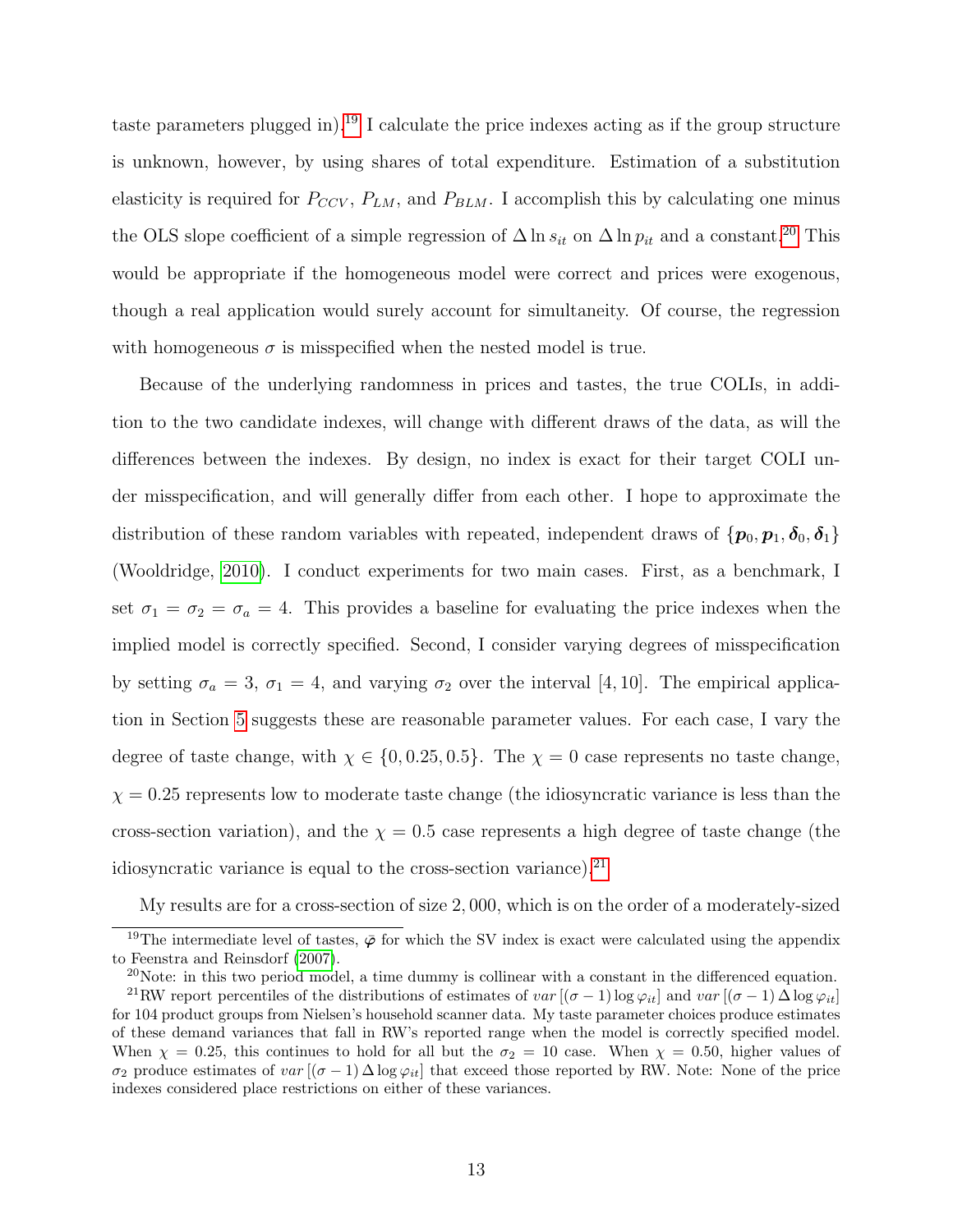product group in scanner datasets. All statistics are based on 5,000 replications using Stata.

#### 4.2 Results

As discussed in Section [2,](#page-4-5) when tastes vary, different true COLI can be defined for the CES model (summarized in Table [1\)](#page-24-0), and certain differences between them reflect the impact of changing tastes (Table [2\)](#page-24-1). All simulation tables are natural logs or differences in natural logs, so units can be interpreted as approximate percentage change or percentage point differences when multiplied by 100. Appendix Tables [A1,](#page-32-0) [A2,](#page-32-1) and [A3](#page-33-0) give the means and standard deviations of the true COLI themselves. Table [3](#page-24-2) presents means and standard distributions for these true taste change indicators for the simulations described in the previous subsection. Note that when taste parameters are constant over time, both taste change indicators are identically zero in each replication, as all four true COLI are identical. The ordinal taste change effect,  $\ln \Phi_1 - \ln \Phi_0$  has a mean close to zero regardless of the model or the degree of time series variation in tastes, but the standard deviation indicates significant dispersion that increases both as tastes vary more and as substitution is more heterogeneous between groups. The cardinal taste change effect,  $\ln \Phi_C - \ln \bar{\Phi}$  has a mean slightly below zero, between -0.07 and -0.24 percentage points, and this decreases as  $\chi$  or  $\sigma_2$  increase. This indicator is highly dispersed, with standard deviations between 2.8 and 11.2 percentage points, roughly three to four times as large as their ordinal counterpart's.<sup>[22](#page-14-0)</sup>

I define an estimation error as the natural log of the price index minus the natural log of the appropriate true COLI (see Table [1\)](#page-24-0). I then calculate the bias and root mean squared error (RMSE) for each price index for each set of model parameters, which are presented in Appendix Tables [A4](#page-33-1)[-A6.](#page-34-0) Figures [1](#page-28-0) and [2](#page-29-0) summarize these results. The bars show the bias or RMSE of an index for a particular level of  $\chi$  as the substitution heterogeneity increases, with the first bar from the left representing the simple CES model and subsequent bars representing the nested model with varying  $\sigma_2$ .

<span id="page-14-0"></span><sup>&</sup>lt;sup>22</sup>Appendix Tables [A1-](#page-32-0)[A3](#page-33-0) suggest this variability might be related dispersion in ln  $\Phi_C$ , though I did not calculate covariances between true indexes for a complete decomposition.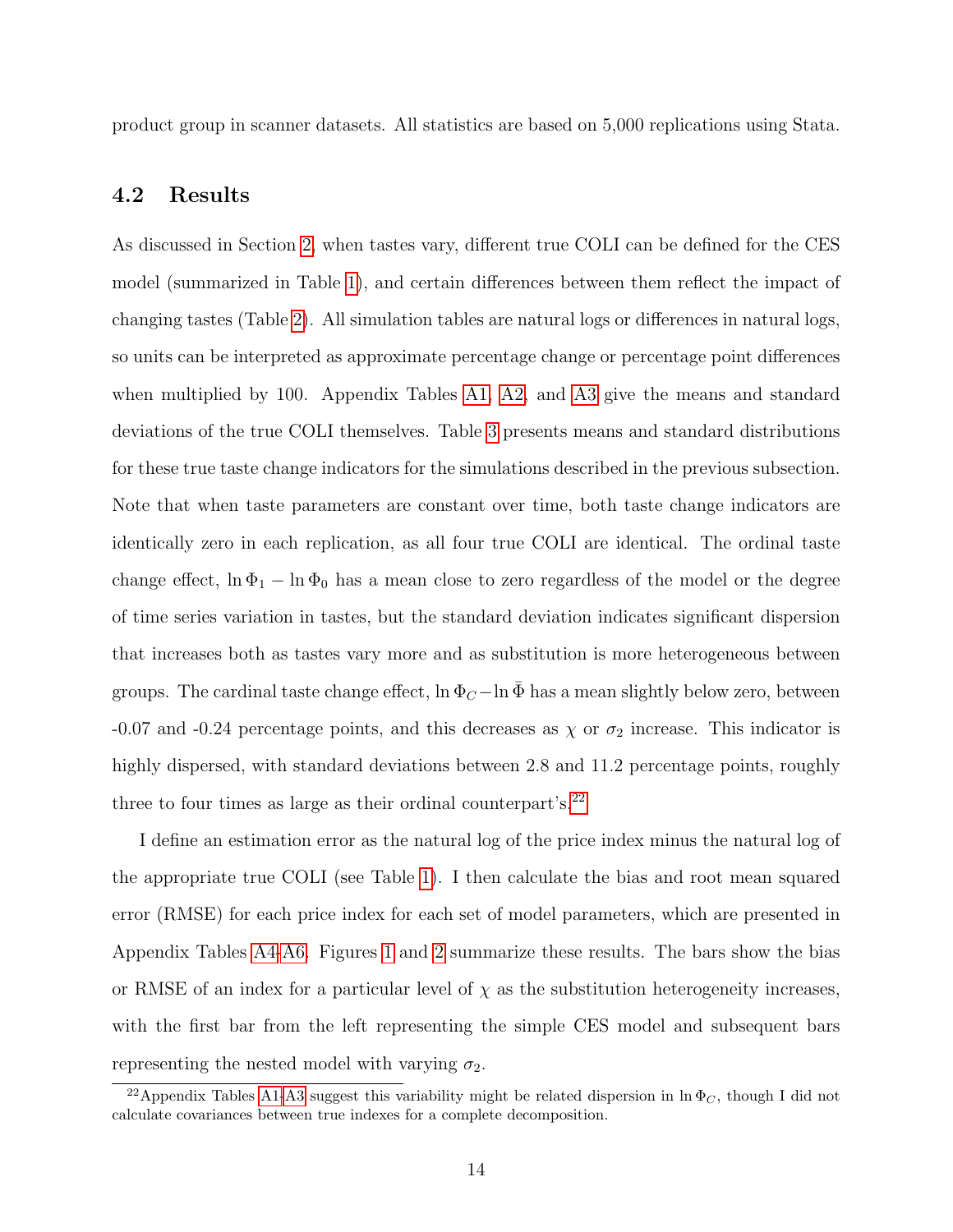As would be expected, bias for all of the price indexes is zero or virtually zero in the simple CES case (regardless of the degree of taste change), for which the underlying models are correctly specified. Bias is also very small for the least heterogeneous nested model, where  $\sigma_2 = 4$ . As  $\sigma_2$  in the true nested model increases, the simple CES model is a poorer approximation. Bias in the BLM, LM, and CCV indexes increases substantially, and in many cases exceeds the mean and standard deviation of the associated true COLI. Bias appears to be flat or slightly decreasing as  $\chi$  increases, with the exception of the SV index, for which bias is low, but slightly increasing. BLM and LM are clearly biased in opposite directions, with BLM tending to miss high and LM tending to miss low. CCV errors were more evenly split between positive and negative, but as the figure indicates, tended to be negative. Finally, both the LMM indexes and SV indexes performed relatively well under misspecification. For the LMM index, it suggests that the biases in BLM and LM offset when taking the geometric mean, and the result conforms with what is known about Quadratic Mean of Order r price indexes. For the SV index, the bias increases with  $\sigma_2$ , but remains relatively low. This suggests, perhaps, that the SV index is approximately consistent in aggregation in the sense described by Diewert [\(1978\)](#page-21-5).

The patterns for the RMSE (Figure [2\)](#page-29-0) are similar to the bias, though in this case, greater degrees of taste change lead to larger errors. It is also notable that errors in the CCV index are substantially larger than those of the other indexes, though the comparison is less dramatic if we normalize by the standard deviations of the associated true COLI. The CCV index also has significant errors when the model is correctly specified, which is possibly due to the normalization of the true taste parameters holding in expectation (as per Eq. 2 of RW) rather than in finite samples.

As a consequence, the estimated index differences, which under correct specification are indicators of taste change, lead to misleading inferences when the model is incorrectly specified. Table [4](#page-25-0) presents the biases and RMSEs of the estimated indicators, whiles Figure [3](#page-29-1) and [4](#page-30-0) illustrate their performance graphically. Specification errors push apart the the price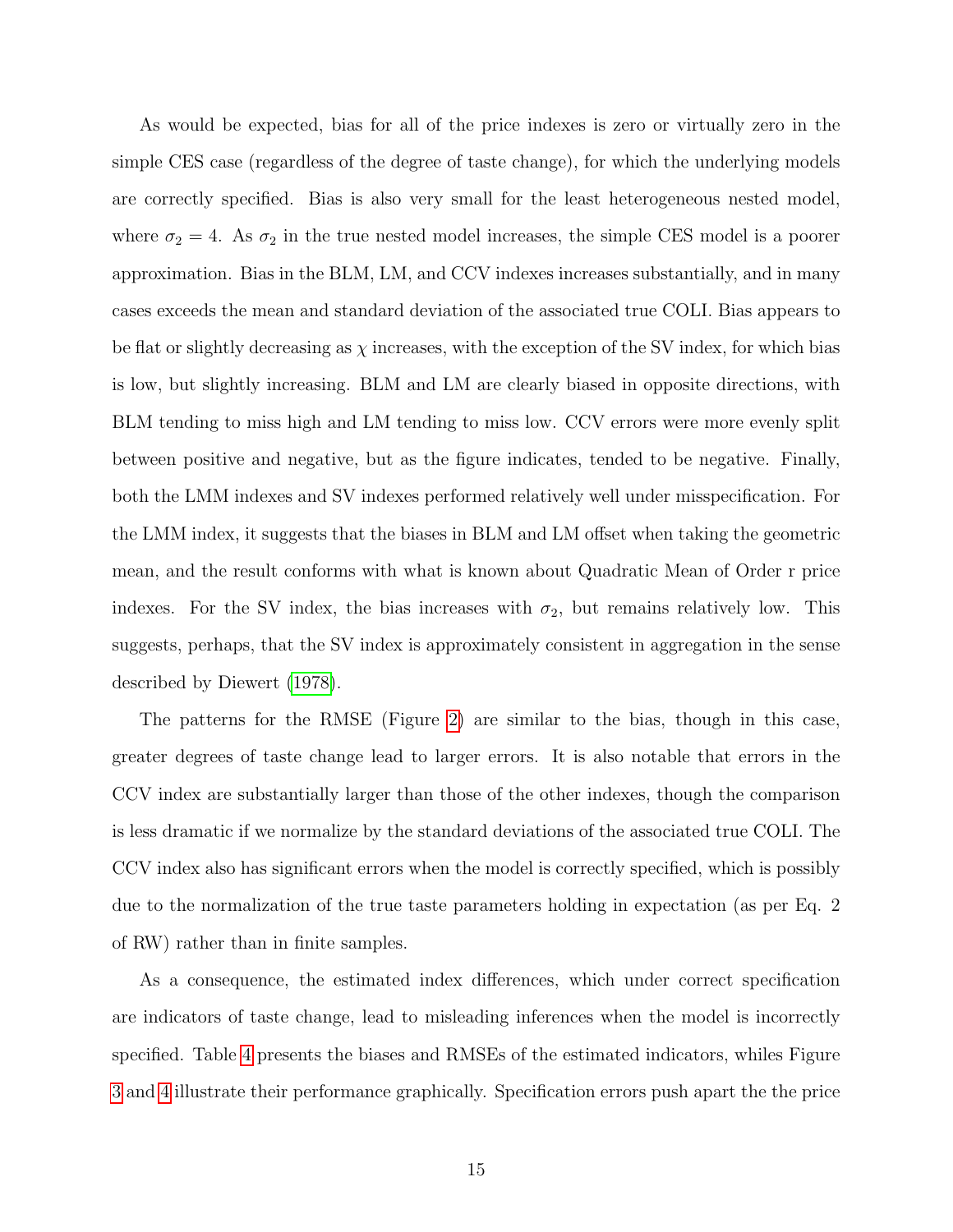index pairs even if the underlying COLI are close, meaning BLM will tend to exceed LM, and SV will tend to exceed CCV, to an excess degree reflecting the neglected substitution heterogeneity. This can occur even if tastes are constant. On the other hand, the results for the SV and LMM indexes are encouraging for the estimation of conditional COLI in models with taste change and potential misspecification. Even though it appears difficult to separately identify the contributions of changing tastes, COLI reflecting different notions of "average" tastes are still estimable.

### <span id="page-16-0"></span>5 Application: Fresh Produce

The previous sections suggest model choice may have a significant impact on price index results related to taste change. In this section, I illustrate the issue by estimating a simple and nested CES model for fresh produce using retail scanner data (sometimes called Scantrack) from Nielsen.<sup>[23](#page-16-1)</sup> The data cover the fourth quarter of 2005 through the second quarter of 2010, and include total sales and quantities for about 4500 unique universal product codes (UPC) or equivalent. Because products are defined by UPC, characteristics or quality are (in theory), constant (Broda and Weinstein, [2010\)](#page-20-0). The dataset includes mainly large retail grocery and drug store chains, but still covers roughly 85% of total consumer expenditures on fresh fruits and vegetables as estimated by the BLS (Bureau of Labor Statistics, [2013\)](#page-21-6). Within this product group, Nielsen organizes items into 22 product modules. For example, salad mix, potatoes, and apples are all separate modules. The number of items in each module ranges from 3 to 958, with a median of 128. Though RW use Nielsen's household scanner data, they are classified similarly. Their methodology estimates a single elasticity of substitution for the entire fresh produce product group. A priori, we might think substitution behavior within and across more finely defined strata is heterogeneous. For instance, a consumer might be more willing to substitute within varieties of onions than within varieties of apples,

<span id="page-16-1"></span><sup>&</sup>lt;sup>23</sup>CES preferences have the property that optimization over a subset of goods does not depend on goods outside the subset (Deaton and Muellbauer, [1980\)](#page-21-7).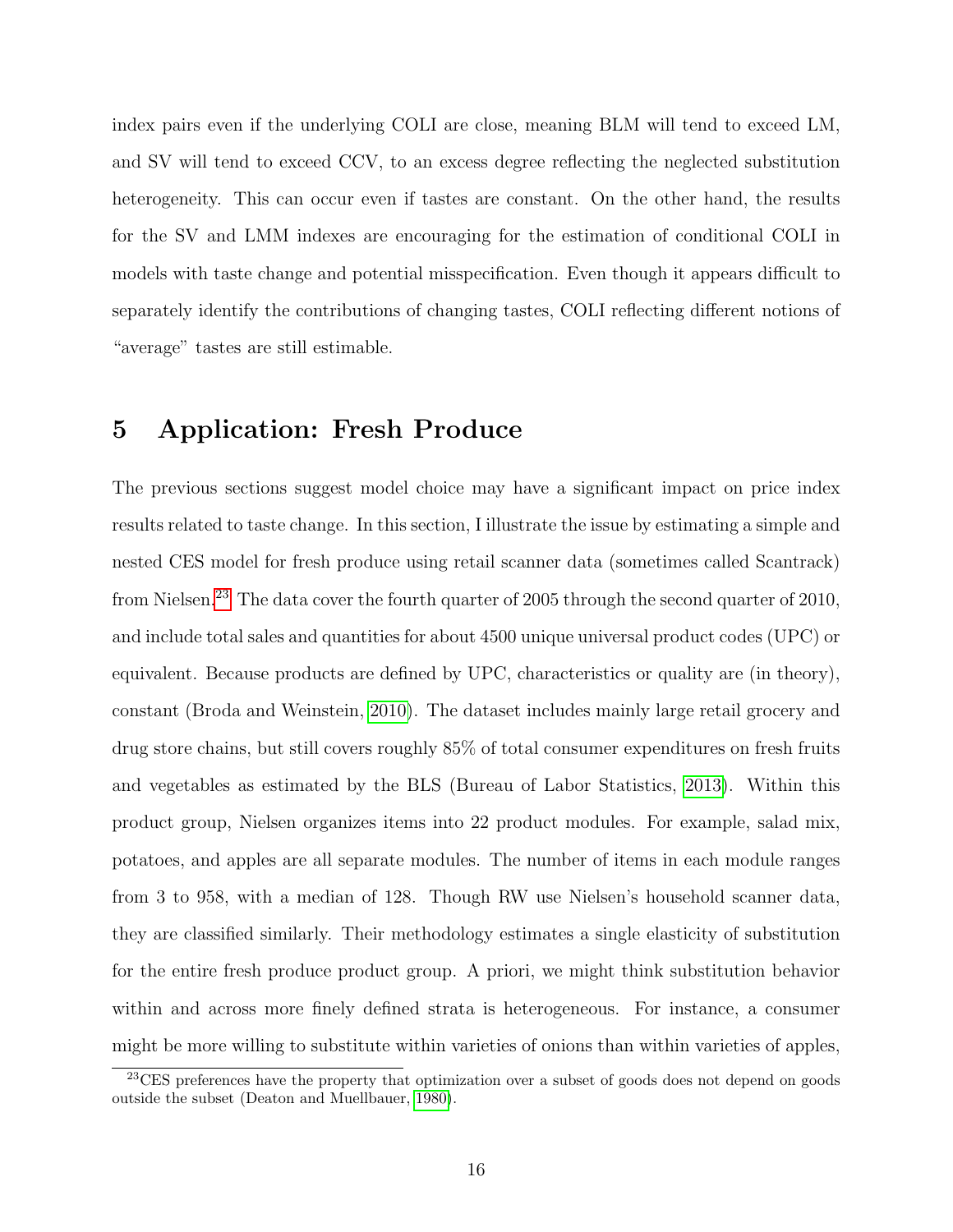and might be even less willing to substitute apples for onions. If we view the true model as CES nested by module, how much might our conclusions change if we ignore the nest? To get at this, I estimate both versions of the model and calculate the CES-based price indexes for each.

Prior papers (including prior work by RW, though not calculating a price index with taste change) has recognized potential heterogeneity and have nested by module, producing firm or even brand.[24](#page-17-0) Often finer product classifications are modeled at the expense of having to impose numerous parameter restrictions due to small sample sizes.[25](#page-17-1) In the Scantrack data, estimating elasticities within and across modules for every product group would be similarly challenging, but Fresh Produce is one of the better candidates. Moreover, since products are perishable, I am less concerned about threats to the model from neglected dynamics (i.e., as explored in Osborne [\(2018\)](#page-23-8)).

Assembly and data cleaning follow Broda and Weinstein [\(2010\)](#page-20-0), which is similar in this re-gard to RW. As such, I use national totals by UPC, aggregating across markets outlets.<sup>[26](#page-17-2)</sup> As in Broda and Weinstein [\(2010\)](#page-20-0), identification and estimation of the substitution elasticities follows the "double-differencing" method of Feenstra [\(1994\)](#page-21-1), using panel variation in prices and expenditure shares as opposed to instrumental variables, which are often unavailable in scanner datasets.

Tables [5](#page-25-1) through [8](#page-27-0) present the results. To begin, the estimate of  $\sigma$  based on the simple model is 2.94, which is reasonable given the aforementioned papers using similar data. The CCV index based on this estimate of  $\sigma$  is given in the second column of Table [7.](#page-27-1) The base period is the same quarter in the previous year, and the values are presented as percent changes. The simple average of CCV index over 2006Q4-2010Q2 is -2.4%. In contrast,

<span id="page-17-1"></span><span id="page-17-0"></span> $^{24}$ See Jaravel [\(2016\)](#page-22-8), Hottman, Redding, and Weinstein (2016), and Broda and Weinstein [\(2010\)](#page-20-0).

 $^{25}$ Broda and Weinstein [\(2010\)](#page-20-0) restrict elasticities within and across brand module to be the same within the entire product group, adding only one more parameter. Hottman, Redding, and Weinstein [\(2016\)](#page-22-8) similarly restrict the elasticities within and across firm. Jaravel [\(2016\)](#page-22-7) estimates a separate elasticity within each module, but does not estimate elasticities of substitution across modules.

<span id="page-17-2"></span> $^{26}$ Handbury [\(2013\)](#page-21-8) and Lecznar and Smith [\(2018\)](#page-22-9) are two examples where heterogeneity by consumer group, outlet, or geography play a significant role in COLI estimation.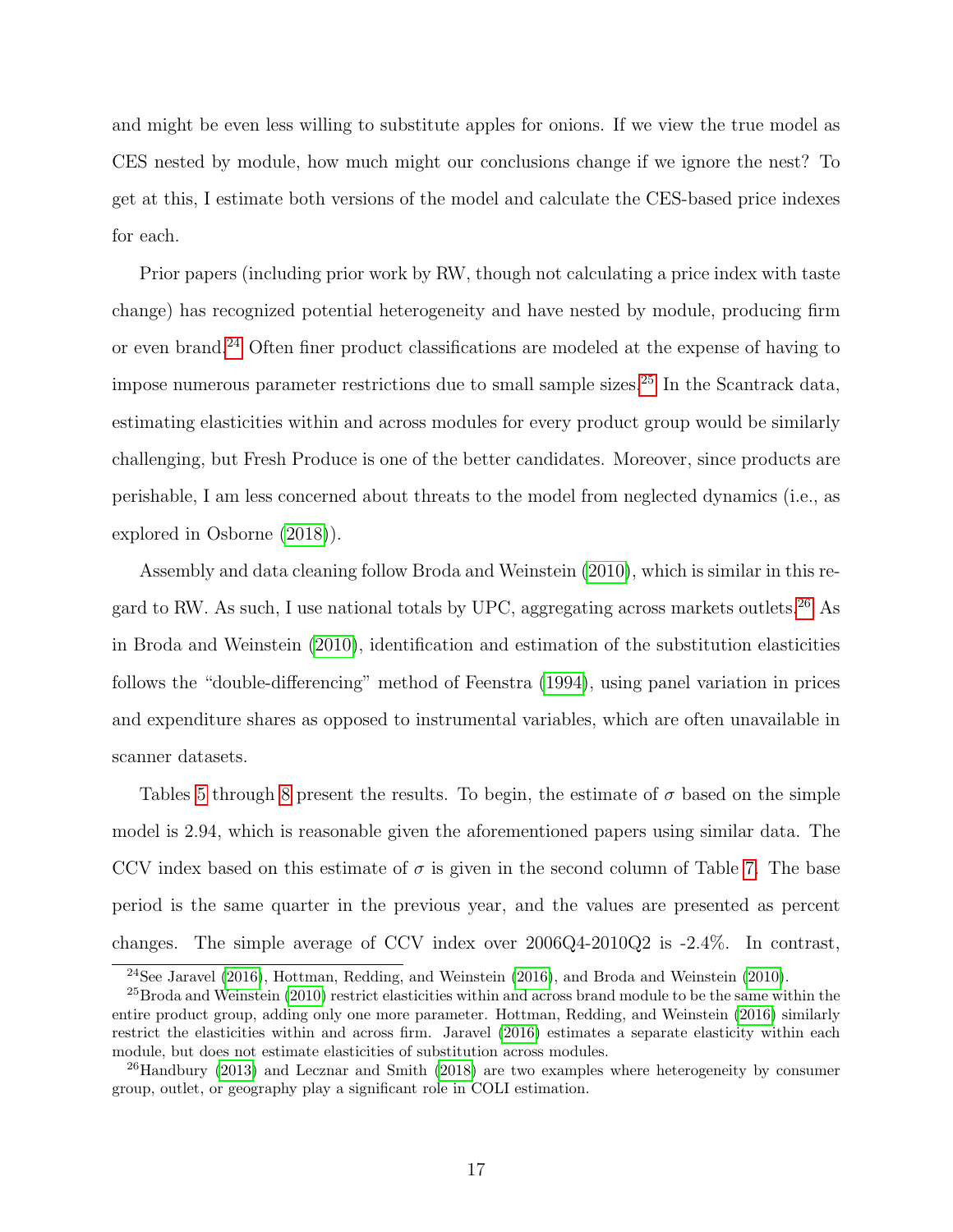the SV index estimates an average 1.1% yearly rise in the cost-of-living, a difference of 3.2 percentage points. The differences in any particular quarter ranges from 0.1 to 8.9 percentage points. This suggests an interpretation that the pure effect of changing tastes is to lower the estimated cost-of-living significantly, so much in fact that costs for these products have actually fallen. The differences between the CCV and SV values are of a similar magnitude for what RW report for a more broad range of food, beverage, and general merchandise products. Meanwhile, columns 2-4 of Table [8](#page-27-0) compare the two Lloyd-Moulton variants based on  $\sigma = 2.94$ , which correspond to conditional COLI where tastes are fixed at different points–for BLM, the taste vector corresponds to the current quarter, whereas for LM, it corresponds to four quarters prior. On average, using current tastes to evaluate price change leads to 2.1% higher inflation than using reference tastes.

The results change substantially when I estimate the nested model. First, Panel B of Table [5,](#page-25-1) as well as Table [6](#page-26-0) indicate considerable heterogeneity in the substitution elasticity estimates across modules.<sup>[27](#page-18-0)</sup> The within-module point estimates ranged from 3.37 to 55.64, with a share-weighted median of 5.16. The elasticity of substitution of products across modules was estimated as 4.37. Because they are based on smaller samples, some of the module-specific estimates are imprecisely estimated, but many are still significantly different from the simple model's estimate. In terms of within-module versus across-module substitution, the estimates tend to fit the expected pattern, with the within-elasticity exceeding the across-elasticity for 17 product groups.

The resulting indexes are compared in columns 5-7 of Tables [7](#page-27-1) and [8.](#page-27-0) As expected the SV index is little changed by adding the nest, still averaging 1.1% year-over-year inflation. The nested CCV index, on the other hand, gives an average inflation figure of 0.2%, about 2.6 percentage points higher than the simple version. The quarterly differences between the nested SV and nested CCV range from -3.1 to 4.6 percentage points, with the average difference at 0.9 percentage points. Not only does this imply a much lower "consumer

<span id="page-18-0"></span><sup>&</sup>lt;sup>27</sup>There are only 21 estimates listed, as the "Cranberries" module had insufficient observations.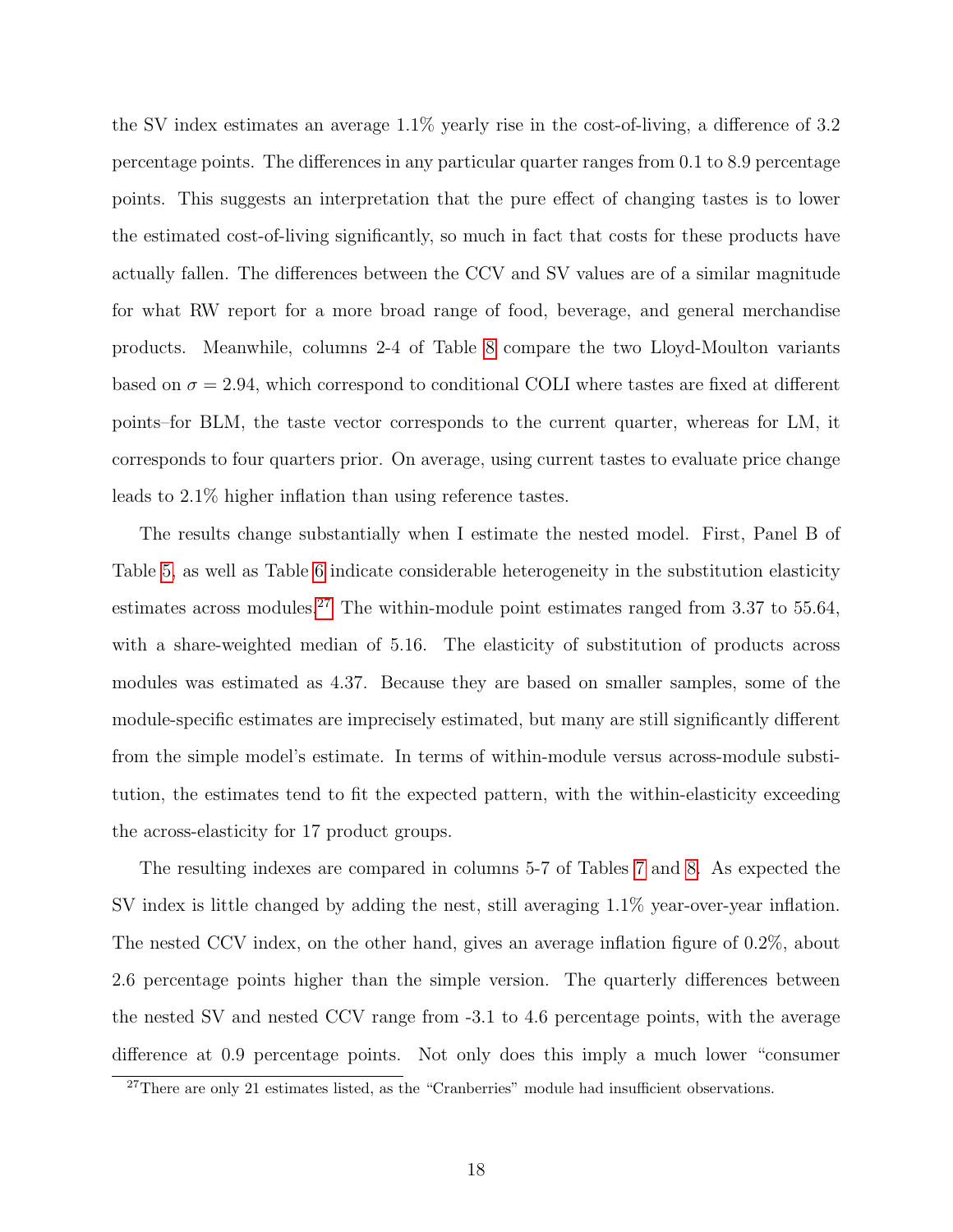valuation bias" on average, but unlike the simple CCV, where accounting for taste change always pushes the COLI lower, the nested CCV implies taste change actually pushes the COLI higher in four of the quarters. Figure [5](#page-30-1) illustrates this graphically. Both models could be interpreted as implying a significant role for tastes, but the magnitudes, as well as the bottom line direction of the cardinal COLI are quite different.<sup>[28](#page-19-0)</sup>

While the nested model implies greater similarity between SV and CCV, these data imply a greater difference between BLM and LM than suggested by the simple model, as illustrated in Figure [6.](#page-31-0) The nested LM index is lower and the nested BLM index is higher than their respective non-nested counterparts. The average gap between BLM and LM jumps to 8.0 percentage points with the nested model, with individual quarterly differences ranging from 5.7 to 11.9 percentage points. At face value, these results suggest the choice of taste vector has a larger impact on the conditional COLI when the model is nested. If we view the nested CES model as closer to the truth, then these results run contrary to what the Monte Carlo experiment's finding that misspecification was associated with a wider BLM-LM gap.

Of course, the nested CES model could also be misspecified, sampling error in the estimation of the elasticities could play a role, so those results should be interpreted with caution. There are clearly practical trade-offs an analysts faces if implementing a model-based COLI estimate like CCV, LM or BLM. The imprecision of the module-specific elasticity estimates is just one example. Model selection would ideally be justified by substantive robustness checks. This exercise raises an encouraging point, however. Figures [5](#page-30-1) and [6](#page-31-0) suggest that both the SV and LMM indexes are much less sensitive to the nesting structure chosen. Again, the SV is exact for a COLI for an average level of tastes, and the LMM index exact for the average of two COLI evaluated at different tastes. This suggests, therefore, that while model specification plays a large role in quantifying the effects of taste change, it may be less consequential for estimating a conditional COLI which reflects average tastes.

<span id="page-19-0"></span><sup>28</sup>These results hold qualitatively if I add a Feenstra-style adjustment for entering and exiting goods. The results are available from the author by request.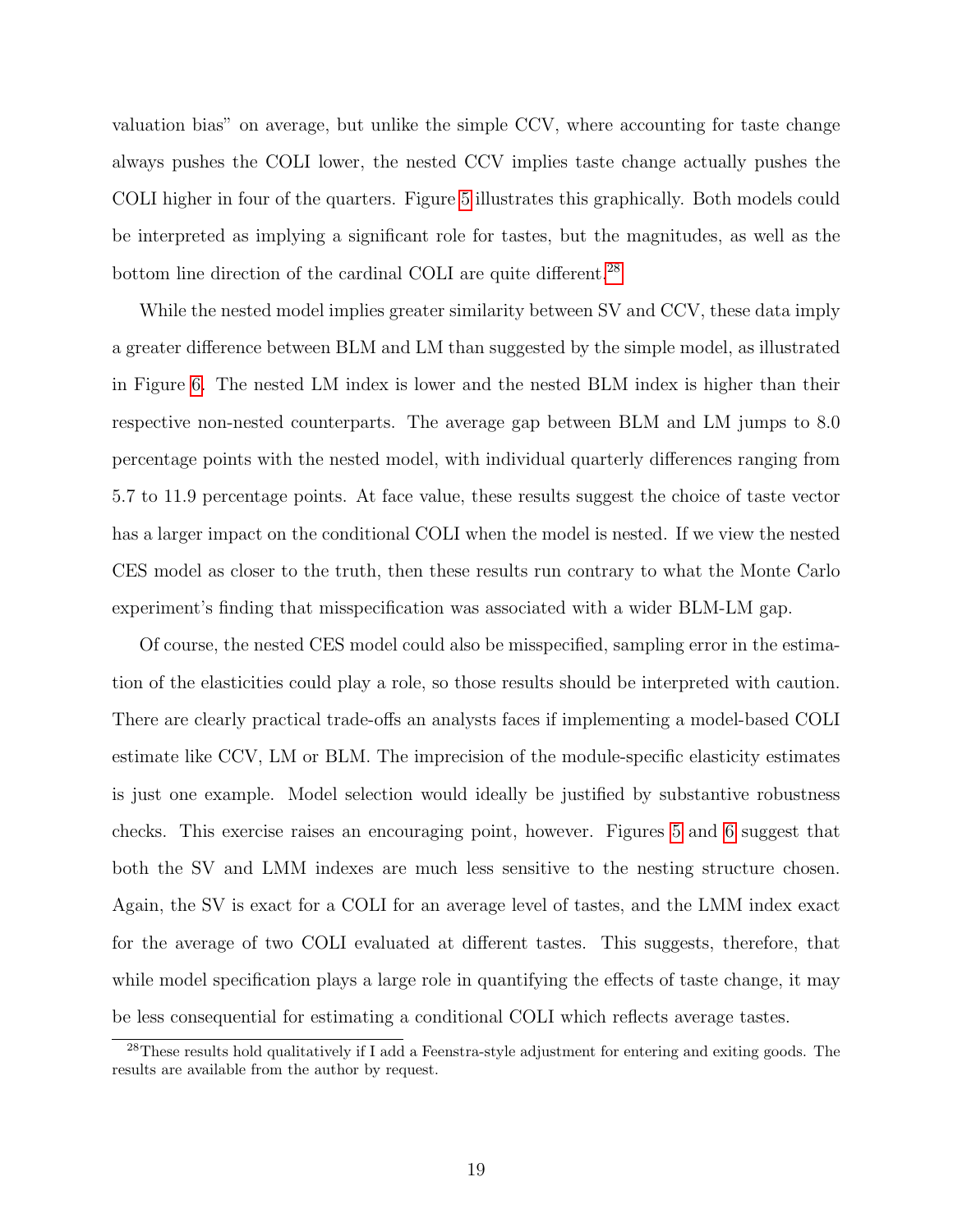### 6 Conclusion

This paper shows that the assumed preference structure needs to be taken seriously if many CES-based COLI estimates are of interest. Even in a case where true preferences are in the CES family, neglected heterogeneity in substitution elasticities across groups of products can lead to errors in the measurement of inflation. As a result, it is possible for empirical studies to misdiagnose or overestimate the impact of changing tastes. One can always employ a richer nested CES model, or even a more flexible cost function like the translog, but model estimation will always require the analyst to draw the line somewhere between generality and tractability. On the other hand, while this paper suggests that specification errors confound estimates of taste change effects, indexes like the Sato-Vartia, which estimate COLI that reflect average tastes, appear relatively robust to model misspecification.

This paper explores a missing nest as a potential misspecification because it is not only a simple extension of RW's framework, but also is convenient to simulate. Of course, there are many other such forms of heterogeneity that have been explored in the price index literature in other contexts—varying tastes across consumers, nonhomotheticity, outlet substitution, and geographic aggregation, to name a few—and these should be examined carefully as well. Nailing down these issues, in addition to critically examining the conceptual target, will be a crucial in the development of model-based COLI measures for use in national statistical programs.

### References

<span id="page-20-0"></span>Broda, Christian and David E. Weinstein (2010). "Product Creation and Destruction: Evidence and Price Implications". In: American Economic Review 100, pp. 691–723.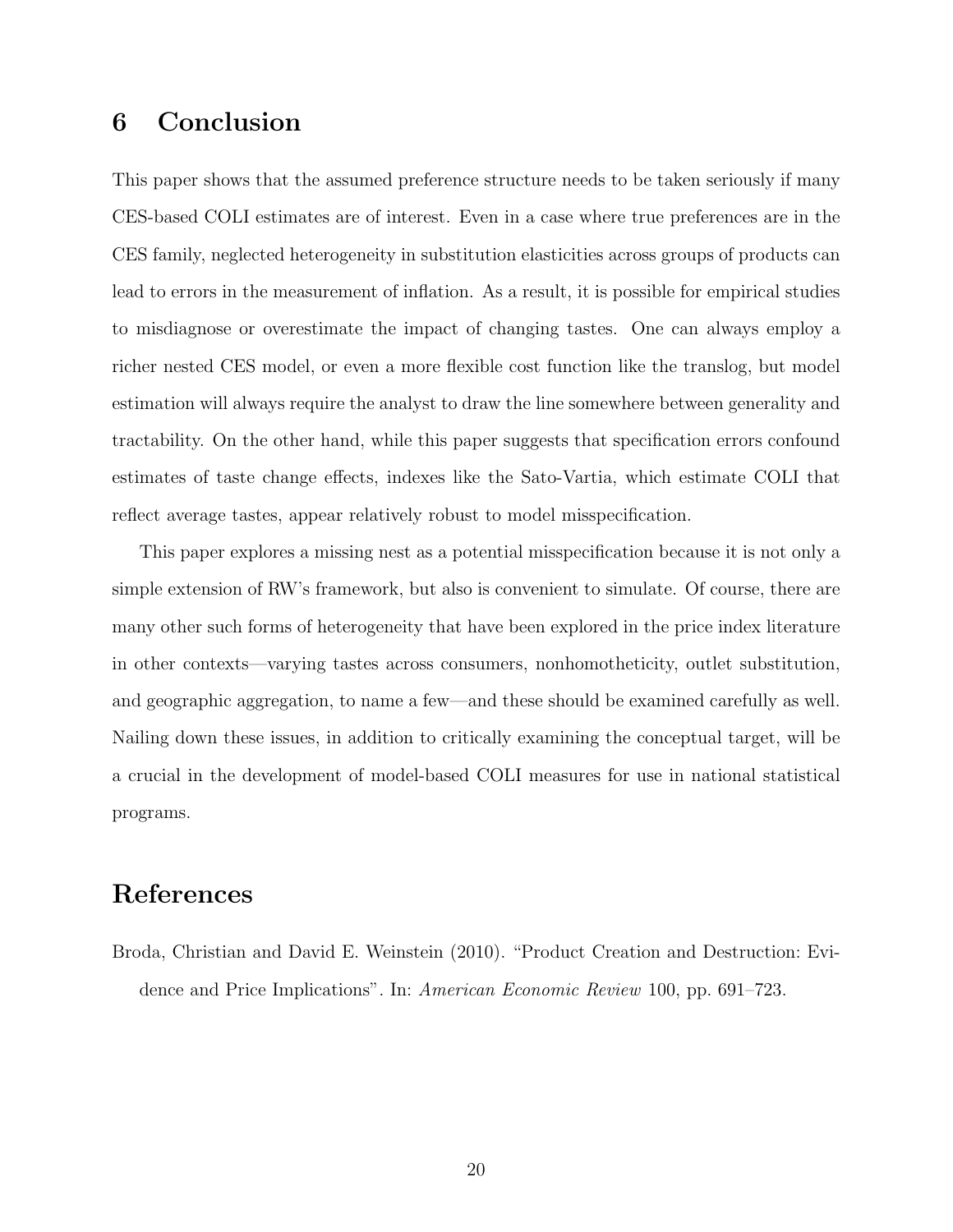- <span id="page-21-6"></span>Bureau of Labor Statistics (Aug. 2013). Average annual expenditures and characteristics of all consumer units, Consumer Expenditure Survey, 2006-2012. Tech. rep. URL: [https:](https://www.bls.gov/cex/2012/standard/multiyr.pdf) [//www.bls.gov/cex/2012/standard/multiyr.pdf](https://www.bls.gov/cex/2012/standard/multiyr.pdf).
- <span id="page-21-4"></span>(2018). "Chapter 17. The Consumer Price Index". In: Handbook of Methods. Bureau of Labor Statistics.
- <span id="page-21-7"></span>Deaton, Angus and John Muellbauer (1980). Economics and Consumer Behavior. Cambridge University Press.
- <span id="page-21-5"></span>Diewert, W. Erwin (1978). "Superlative index numbers and consistency in aggregation". In: Econometrica 46.4, pp. 883–900.
- <span id="page-21-1"></span>Feenstra, Robert C. (1994). "New Product Varieties and the Measurement of International Prices". In: *American Economic Review*, pp. 157–177.
- <span id="page-21-2"></span>Feenstra, Robert C. and Marshall B. Reinsdorf (2007). "Should Exact Index Numbers Have Standard Errors? Theory and Application to Asian Growth". In: *Hard-to-Measure Goods* and Services: Essays in Honor of Zvi Griliches. University of Chicago Press, pp. 483–513.
- <span id="page-21-3"></span>Feenstra, Robert C. and David E. Weinstein (2017). "Globalization, Markups, and U.S. Welfare". In: Journal of Political Economy 125.4, pp. 1040–1074.
- <span id="page-21-0"></span>Fisher, Franklin M. and Karl Shell (1972). "Taste and Quality Change in the Pure Theory of the True Cost-of-Living Index". In: The Economic Theory of Price Indices. Academic Press, pp. 1–48.
- <span id="page-21-8"></span>Handbury, Jessie (2013). "Are Poor Cities Cheap for Everyone? Non-Homotheticity and the Cost of Living Across U.S. Cities". Working paper.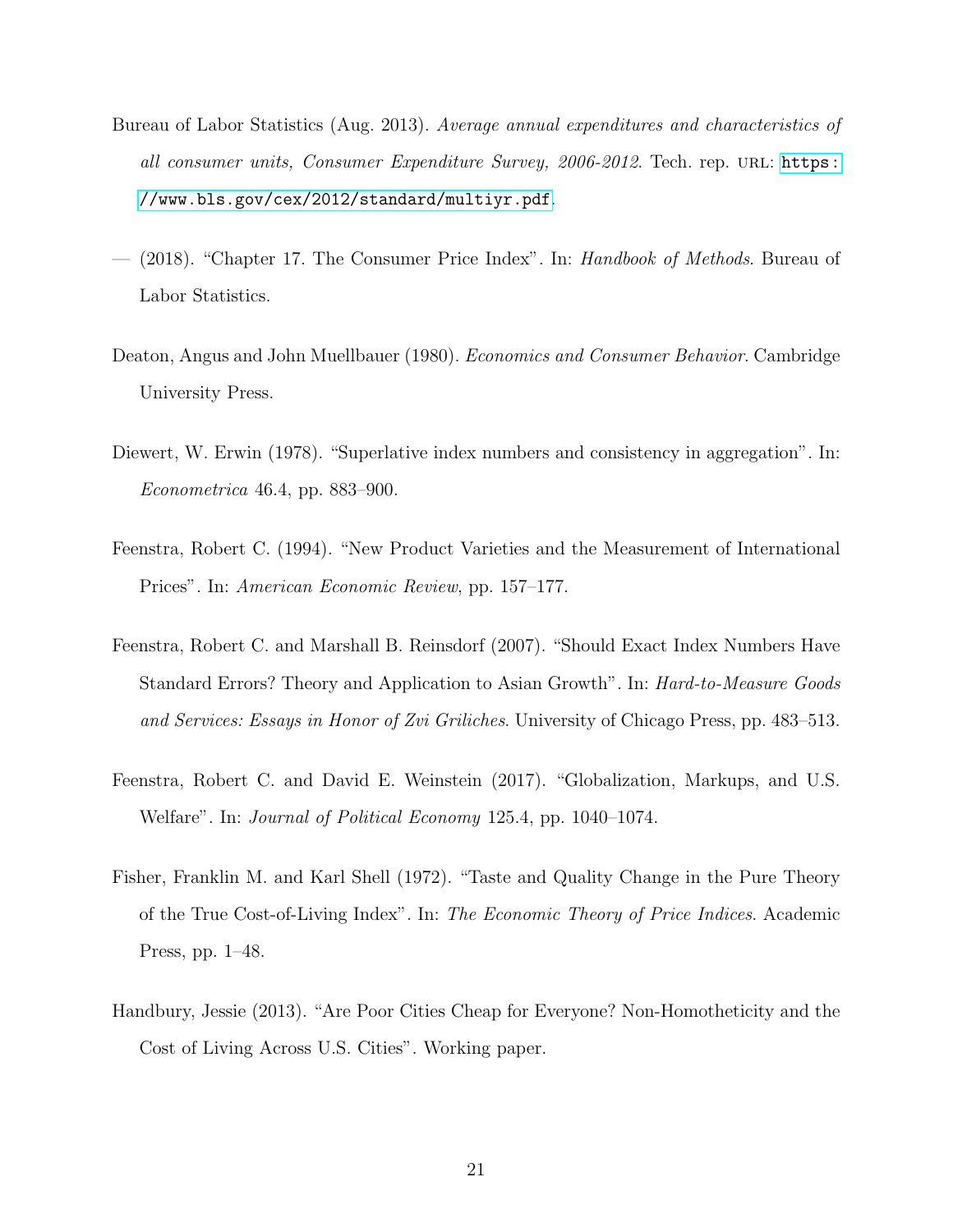- <span id="page-22-3"></span>Heien, Dale and James Dunn (1985). "The True Cost-of-Living Index with Changing Preferences". In: Journal of Business  $\mathscr$  Economic Statistics 3.4, pp. 332–335.
- <span id="page-22-8"></span>Hottman, Colin J., Stephen J. Redding, and David E. Weinstein (2016). "Quantifying the Sources of Firm Heterogeneity". In: *The Quarterly Journal of Economics* 131.3, pp. 1291– 1364.
- <span id="page-22-2"></span>ILO (2004). Consumer Price Index Manual: Theory and Practice. Ed. by Peter Hill. Jointly published by ILO, IMF, OECD, UNECE, Eurostat, and the World Bank.
- <span id="page-22-7"></span>Jaravel, Xavier (2016). "The unequal gains from product innovations: Evidence from the US retail sector". Unpublished. Version dated Apr. 7, 2017.
- <span id="page-22-9"></span>Lecznar, Jonathon and Arthur Smith (2018). "Geographic Aggregation and the Measurement of Real Consumption Growth and Volatility". In: Available at SSRN 3048600.
- <span id="page-22-4"></span>Lloyd, Peter J. (1975). "Substitution effects and biases in nontrue price indices". In: The American Economic Review 65.3, pp. 301–313.
- <span id="page-22-0"></span>Martin, Robert S. (2020). "Revisiting taste change in cost-of-living measurement". BLS Working Paper 515.
- <span id="page-22-5"></span>Moulton, Brent R. (1996). "Constant Elasticity Cost-of-Living Index in Share Relative Form". BLS Working Paper.
- <span id="page-22-6"></span>Muellbauer, John (1975). "The Cost of Living and Taste and Quality Change". In: *Journal* of Economic Theory 10.3, pp. 269–283.
- <span id="page-22-1"></span>National Research Council (2002). At What Price?: Conceptualizing and Measuring Costof-Living and Price Indexes. Ed. by Charles Schultze and Christopher Mackie. National Academies Press.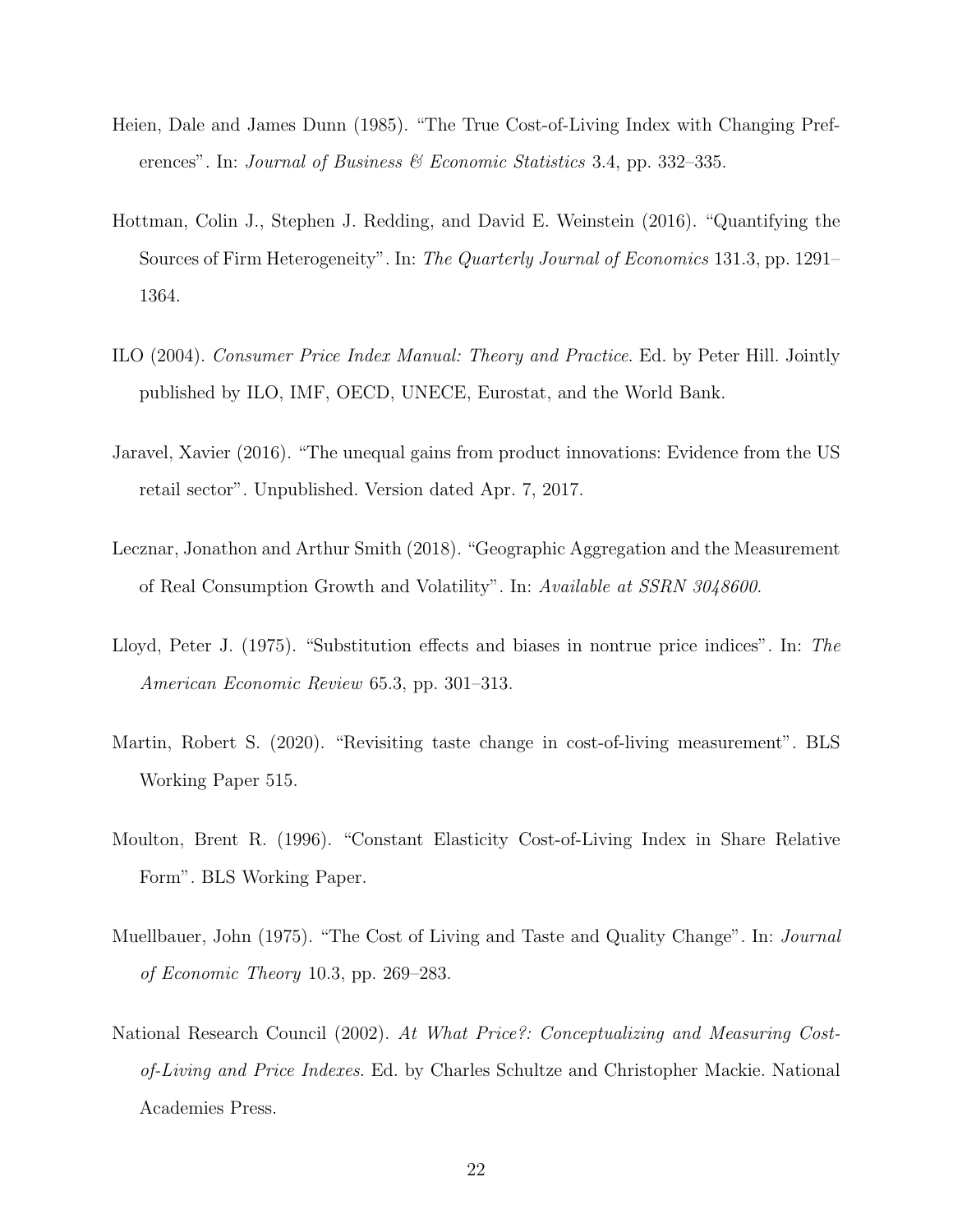- <span id="page-23-3"></span>Nevo, Aviv (2003). "New Products, Quality Changes, and Welfare Measures Computed from Estimated Demand Systems". In: Review of Economics and Statistics 85.2, pp. 266–275.
- <span id="page-23-8"></span>Osborne, Matthew (2018). "Approximating the cost-of-living index for a storable good". In: American Economic Journal: Microeconomics 10.2, pp. 286–314.
- <span id="page-23-4"></span>Pollak, Robert A. (1989). The Theory of the Cost-of-Living Index. Oxford University Press on Demand.
- <span id="page-23-2"></span>Redding, Stephen J. and David E. Weinstein (2018). "Measuring Aggregate Price Indexes with Demand Shocks: Theory and Evidence for CES Preferences". NBER Working Paper.
- <span id="page-23-0"></span>— (2020). "Measuring Aggregate Price Indices with Taste Shocks: Theory and Evidence for CES Preferences". In: The Quarterly Journal of Economics 135.1, pp. 503–560.
- <span id="page-23-5"></span>Sato, Kazuo (1976). "The ideal log-change index number". In: The Review of Economics and Statistics, pp. 223–228.
- <span id="page-23-1"></span>US Department of Labor, Bureau of Labor Statistics (2018). BLS Handbook of Methods.
- <span id="page-23-6"></span>Vartia, Yrjö O (1976). "Ideal Log-Change Index Numbers". In: Scandinavian Journal of Statistics, pp. 121–126.
- <span id="page-23-7"></span>Wooldridge, Jeffrey M. (2010). *Econometric analysis of cross section and panel data*. MIT Press.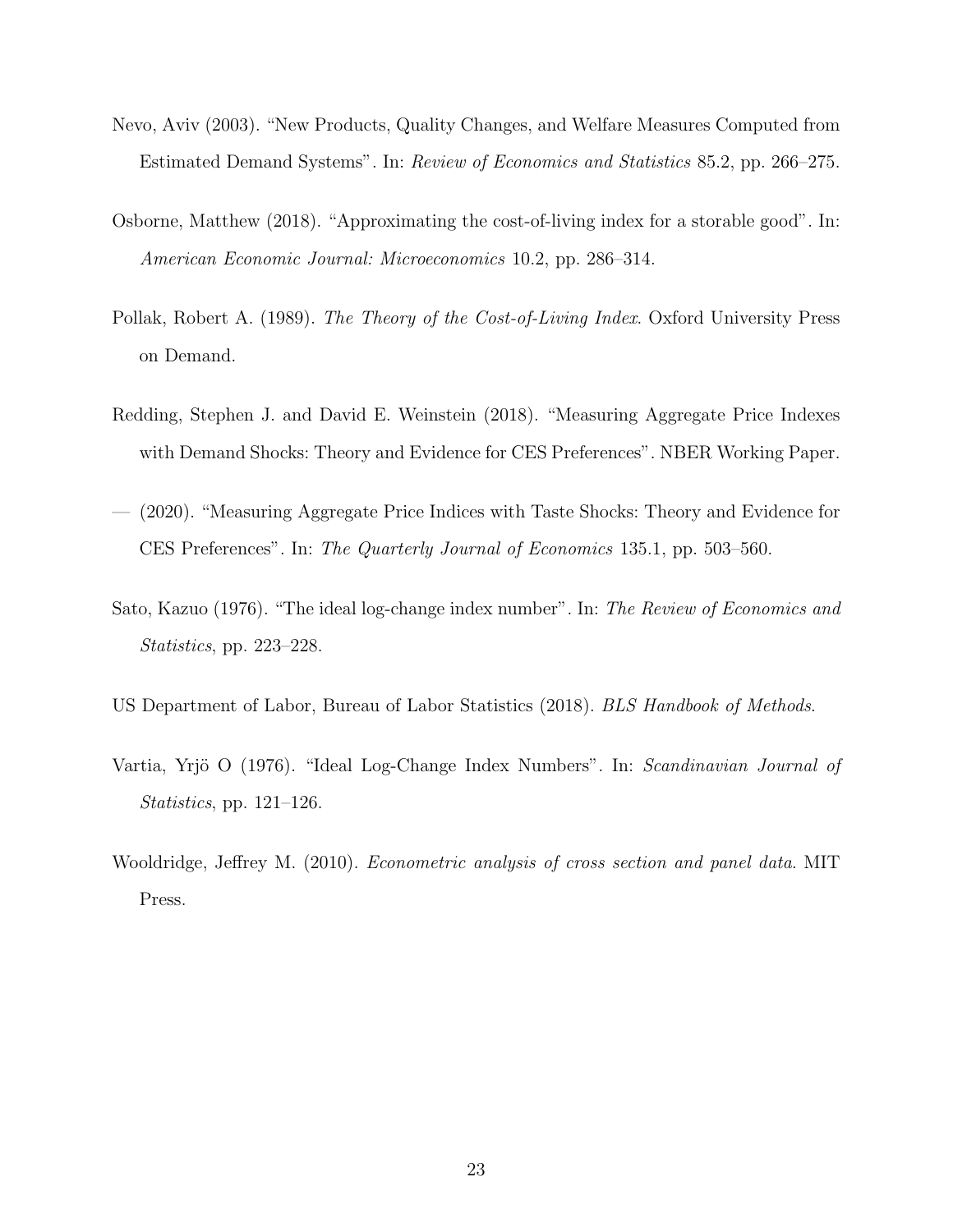## <span id="page-24-0"></span>Tables

Table 1: CES Price Index Summary

|              | True COLI Price Index |
|--------------|-----------------------|
| $\Phi_0$     | $P_{LM}$              |
| $\Phi_1$     | $P_{BLM}$             |
| $\bar{\Phi}$ | $P_{SV}$              |
| $\Phi_C$     | $P_{CCV}$             |

Table 2: CES Indicators of Taste Change

| Truth | Estimator                                            |  |  |  |
|-------|------------------------------------------------------|--|--|--|
|       | $\ln \Phi_1 - \ln \Phi_0$ $\ln P_{BLM} - \ln P_{LM}$ |  |  |  |
|       | $\ln \Phi_C - \ln \Phi$ $\ln P_{CCV} - \ln P_{SV}$   |  |  |  |

<span id="page-24-1"></span>Table 3: Empirical Distributions of True Taste Change Indicators

<span id="page-24-2"></span>

|                           |                 | <b>CES</b>   | Nested CES: $\sigma_a = 3, \sigma_1 = 4$ |              |                                |           |
|---------------------------|-----------------|--------------|------------------------------------------|--------------|--------------------------------|-----------|
|                           |                 | $\sigma = 4$ | $\sigma_2=4$                             | $\sigma_2=6$ | $\sigma_2 = 8$ $\sigma_2 = 10$ |           |
|                           |                 |              | $\chi = 0.25$                            |              |                                |           |
| $\ln \Phi_C - \ln \Phi$   | Mean            | $-0.0007$    | $-0.0007$                                | $-0.0013$    | $-0.0015$                      | $-0.0015$ |
|                           | SD              | 0.0282       | 0.0278                                   | 0.0398       | 0.0445                         | 0.0468    |
| $\ln \Phi_1 - \ln \Phi_0$ | Mean            | 0.0000       | 0.0000                                   | 0.0001       | 0.0001                         | 0.0002    |
|                           | SD              | 0.0080       | 0.0078                                   | 0.0125       | 0.0147                         | 0.0159    |
|                           |                 |              | $\chi = 0.50$                            |              |                                |           |
| $\ln \Phi_C - \ln \Phi$   | Mean            | $-0.0016$    | $-0.0016$                                | $-0.0022$    | $-0.0024$                      | $-0.0024$ |
|                           | SD <sub>.</sub> | 0.0762       | 0.0742                                   | 0.1012       | 0.1090                         | 0.1122    |
| $\ln \Phi_1 - \ln \Phi_0$ | Mean            | 0.0000       | 0.0000                                   | 0.0001       | 0.0002                         | 0.0003    |
|                           | SD              | 0.0203       | 0.0195                                   | 0.0282       | 0.0311                         | 0.0324    |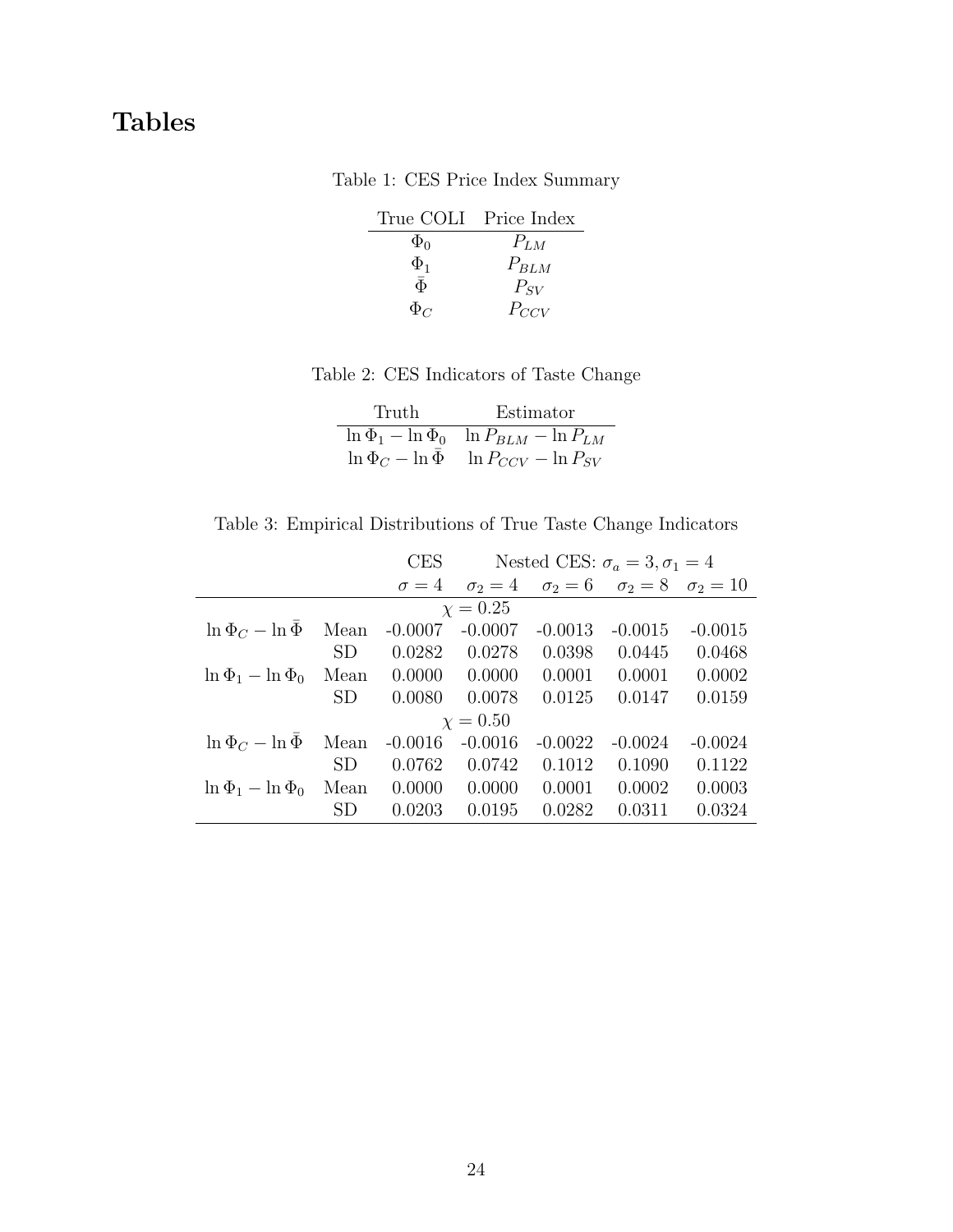Table 4: Empirical Performance of Taste Change Indicators

<span id="page-25-0"></span>

|                            |             | <b>CES</b>   | Nested CES: $\sigma_a = 3, \sigma_1 = 4$ |              |              |               |  |  |
|----------------------------|-------------|--------------|------------------------------------------|--------------|--------------|---------------|--|--|
|                            |             | $\sigma = 4$ | $\sigma_2=4$                             | $\sigma_2=6$ | $\sigma_2=8$ | $\sigma_2=10$ |  |  |
| $\chi=0$                   |             |              |                                          |              |              |               |  |  |
| $\ln P_{CCV} - \ln P_{SV}$ | <b>Bias</b> | 0.0000       | 0.0000                                   | $-0.0021$    | $-0.0049$    | $-0.0069$     |  |  |
|                            | <b>RMSE</b> | 0.0000       | 0.0001                                   | 0.0078       | 0.0188       | 0.0285        |  |  |
| $\ln P_{BLM} - \ln P_{LM}$ | Bias        | 0.0000       | 0.0000                                   | 0.0063       | 0.0155       | 0.0251        |  |  |
|                            | RMSE        | 0.0000       | 0.0001                                   | 0.0064       | 0.0158       | 0.0255        |  |  |
|                            |             |              | $\chi = 0.25$                            |              |              |               |  |  |
| $\ln P_{CCV} - \ln P_{SV}$ | <b>Bias</b> | 0.0001       | 0.0001                                   | $-0.0025$    | $-0.0058$    | $-0.0081$     |  |  |
|                            | RMSE        | 0.0083       | 0.0083                                   | 0.0299       | 0.0629       | 0.0896        |  |  |
| $\ln P_{BLM} - \ln P_{LM}$ | <b>Bias</b> | 0.0000       | 0.0000                                   | 0.0062       | 0.0154       | 0.0249        |  |  |
|                            | <b>RMSE</b> | 0.0024       | 0.0024                                   | 0.0072       | 0.0163       | 0.0260        |  |  |
|                            |             |              | $\chi = 0.50$                            |              |              |               |  |  |
| $\ln P_{CCV} - \ln P_{SV}$ | <b>Bias</b> | 0.0000       | 0.0001                                   | $-0.0017$    | $-0.0037$    | $-0.0050$     |  |  |
|                            | RMSE        | 0.0204       | 0.0202                                   | 0.0618       | 0.1111       | 0.1476        |  |  |
| $\ln P_{BLM} - \ln P_{LM}$ | <b>Bias</b> | 0.0000       | 0.0001                                   | 0.0060       | 0.0147       | 0.0238        |  |  |
|                            | <b>RMSE</b> | 0.0047       | 0.0047                                   | 0.0091       | 0.0175       | 0.0269        |  |  |

<span id="page-25-1"></span>Table 5: Substitution Elasticity Estimates for Fresh Produce

| Panel A: No Nesting              |              |
|----------------------------------|--------------|
| Value<br>Estimate                | 95% CI       |
| 2.94<br>$\hat{\sigma}$           | [2.81, 3.06] |
|                                  |              |
| Panel B: Nested by Module        |              |
| Estimate<br>Value                | 95\% CI      |
| $\hat{\sigma}_a$<br>4.37         | [3.14, 5.60] |
| Distribution of $\hat{\sigma}_q$ |              |
| Mean                             | 7.78         |
| P <sub>25</sub>                  | 3.73         |
| Med.                             | 5.16         |
| P75                              | 11.08        |

Note: Based on data provided by the Nielsen Company.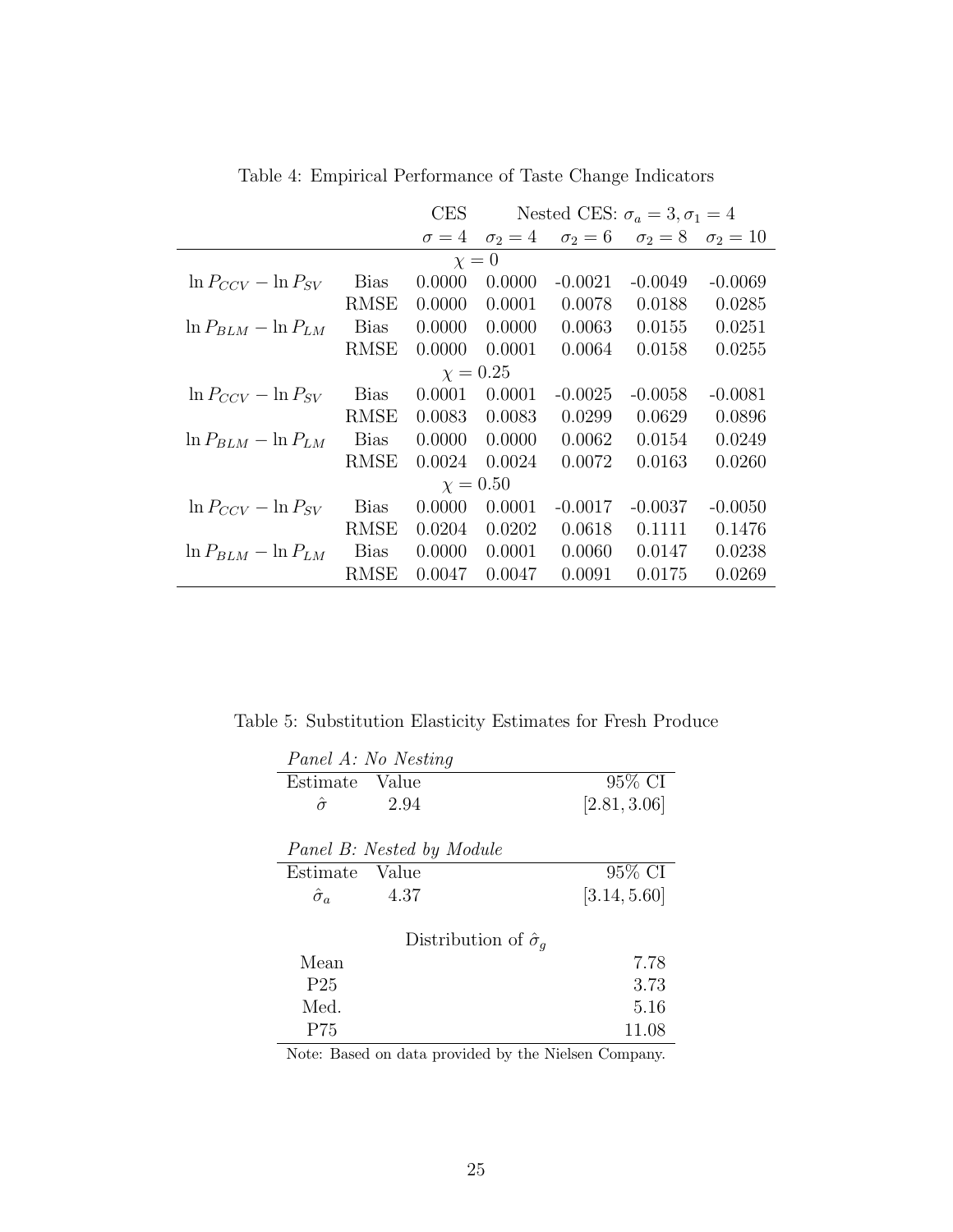<span id="page-26-0"></span>

| Module           | Exp. share | $\hat{\sigma}_g$ | 95% CI            |
|------------------|------------|------------------|-------------------|
| Salad Mix        | 0.18       | 3.73             | [2.62, 4.84]      |
| Other Fruit      | 0.13       | 6.87             | [4.96, 8.79]      |
| Potatoes         | 0.12       | 4.04             | [3.32, 4.76]      |
| Strawberries     | 0.10       | 18.59            | [8.85, 28.34]     |
| Lettuce          | 0.07       | 17.42            | [10.94, 23.90]    |
| Carrots          | 0.07       | 11.08            | [6.50, 15.66]     |
| Other Vegetables | 0.06       | 3.51             | NA                |
| Tomatoes         | 0.05       | 4.17             | [3.62, 4.71]      |
| Mushrooms        | 0.05       | 3.37             | [2.30, 4.45]      |
| Apples           | 0.04       | 8.31             | [6.70, 9.94]      |
| Onions           | 0.03       | 8.55             | [4.59, 12.51]     |
| Celery           | 0.03       | 5.16             | [2.86, 7.46]      |
| Oranges          | 0.02       | 6.19             | [5.90, 6.48]      |
| Spinach          | 0.02       | 3.71             | [1.99, 5.45]      |
| Herbs            | 0.01       | 8.86             | $[-1.41, 19.13]$  |
| Cauliflower      | 0.01       | 7.72             | [2.02, 13.42]     |
| Grapefruit       | 0.00       | 12.71            | [10.46, 14.96]    |
| Garlic           | 0.00       | 4.05             | [1.81, 6.30]      |
| Sprouts          | 0.00       | 18.01            | [2.38, 33.64]     |
| Radishes         | 0.00       | 5.94             | [1.25, 10.63]     |
| Kiwi             | 0.00       | 55.64            | $[-0.44, 111.71]$ |

Table 6: Elasticity Estimates by Module

Note: Based on data provided by the Nielsen Company.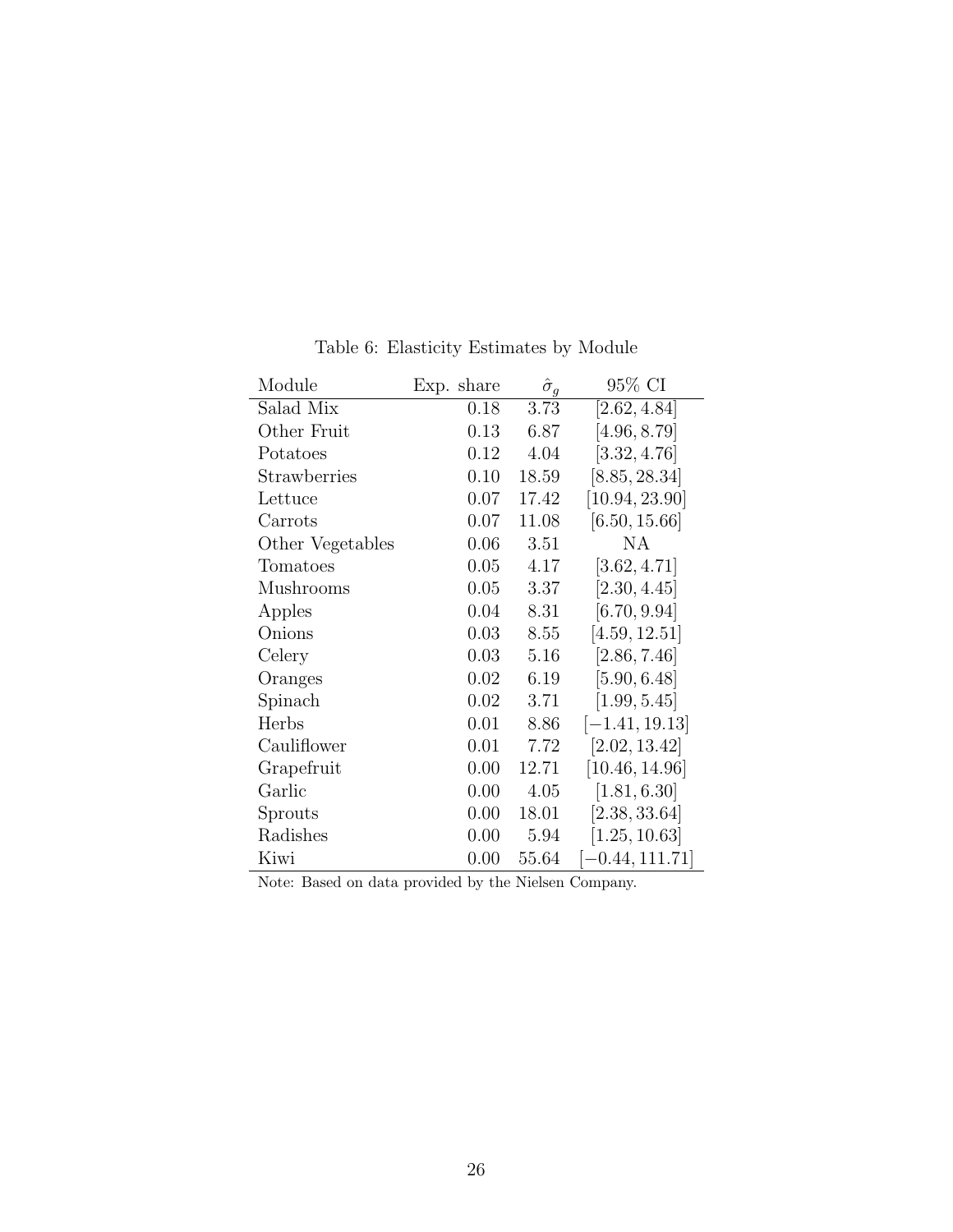|         |          | No Nest  |            |          | Nested by Module |            |  |  |
|---------|----------|----------|------------|----------|------------------|------------|--|--|
| Quarter | SV       | CCV      | Difference | SV       | CCV              | Difference |  |  |
| 2006Q4  | $3.6\%$  | $3.6\%$  | 0.1%       | 3.6%     | 3.4%             | $0.2\%$    |  |  |
| 2007Q1  | 4.9%     | $3.0\%$  | $2.0\%$    | $5.0\%$  | 4.1%             | $0.9\%$    |  |  |
| 2007Q2  | 4.4%     | 1.3%     | 3.1%       | 4.4%     | $3.0\%$          | 1.4%       |  |  |
| 2007Q3  | 1.3%     | $-0.9\%$ | 2.2%       | 1.3%     | 0.5%             | 0.8%       |  |  |
| 2007Q4  | 1.3%     | $-4.0\%$ | 5.2%       | 1.2%     | $-1.2\%$         | 2.4%       |  |  |
| 2008Q1  | $0.0\%$  | $-2.1\%$ | 2.1%       | $0.0\%$  | $-0.7\%$         | 0.6%       |  |  |
| 2008Q2  | $0.6\%$  | $0.3\%$  | $0.3\%$    | $0.6\%$  | $1.0\%$          | $-0.4\%$   |  |  |
| 2008Q3  | 8.2%     | 1.9%     | $6.3\%$    | 8.1%     | 3.8%             | $4.3\%$    |  |  |
| 2008Q4  | 7.1%     | $-1.8\%$ | 8.9%       | 7.1%     | 2.5%             | 4.6%       |  |  |
| 2009Q1  | 1.6%     | $-4.9\%$ | $6.4\%$    | 1.5%     | $-1.6\%$         | 3.1%       |  |  |
| 2009Q2  | $-2.1\%$ | $-7.3\%$ | 5.3%       | $-2.0\%$ | $-3.7\%$         | 1.7%       |  |  |
| 2009Q3  | $-7.9\%$ | $-9.7\%$ | 1.8%       | $-7.9\%$ | $-4.8\%$         | $-3.1\%$   |  |  |
| 2009Q4  | $-6.2\%$ | $-7.3\%$ | 1.1%       | $-6.2\%$ | $-3.7\%$         | $-2.5\%$   |  |  |
| 2010Q1  | $-0.8\%$ | $-6.0\%$ | 5.2%       | $-0.7\%$ | $-0.7\%$         | $0.0\%$    |  |  |
| 2010Q2  | 1.0%     | $-2.0\%$ | 2.9%       | 1.0%     | 1.7%             | $-0.7%$    |  |  |
| Average | 1.1%     | $-2.4\%$ | 3.5%       | 1.1%     | 0.2%             | $0.9\%$    |  |  |

<span id="page-27-1"></span>Table 7: SV and CCV Index Comparison (base period = same quarter a year ago)

Note: Based on data provided by the Nielsen Company.

<span id="page-27-0"></span>

| Table 8: LM Index Comparison (base period $=$ same quarter a year ago) |  |  |  |
|------------------------------------------------------------------------|--|--|--|
|------------------------------------------------------------------------|--|--|--|

|         |          | No Nest  |            |            | Nested by Module |            |  |  |
|---------|----------|----------|------------|------------|------------------|------------|--|--|
| Quarter | BLM      | LM       | Difference | <b>BLM</b> | LM               | Difference |  |  |
| 2006Q4  | $4.4\%$  | $3.0\%$  | $1.4\%$    | $8.5\%$    | $2.2\%$          | $6.4\%$    |  |  |
| 2007Q1  | 6.5%     | 3.9%     | 2.6%       | 13.6%      | 1.8%             | 11.9%      |  |  |
| 2007Q2  | $6.0\%$  | $3.3\%$  | 2.6%       | 9.5%       | $-0.2\%$         | 9.7%       |  |  |
| 2007Q3  | 2.1%     | 0.7%     | 1.4%       | 5.7%       | $-1.6\%$         | 7.4%       |  |  |
| 2007Q4  | 1.9%     | $0.6\%$  | 1.4%       | $4.3\%$    | $-3.6\%$         | 7.9%       |  |  |
| 2008Q1  | $0.6\%$  | $-0.8\%$ | 1.5%       | 3.1%       | $-2.9\%$         | $6.0\%$    |  |  |
| 2008Q2  | 1.3%     | $-0.3\%$ | 1.6%       | $4.4\%$    | $-3.3\%$         | 7.8%       |  |  |
| 2008Q3  | $9.6\%$  | $6.8\%$  | 2.8%       | 13.2%      | $4.2\%$          | $9.0\%$    |  |  |
| 2008Q4  | 8.7%     | 5.5%     | $3.2\%$    | 11.0%      | 3.2%             | 7.8%       |  |  |
| 2009Q1  | 2.7%     | 0.7%     | 1.9%       | 5.3%       | $-3.0\%$         | 8.3%       |  |  |
| 2009Q2  | $-1.5\%$ | $-2.7\%$ | 1.2%       | $0.3\%$    | $-5.5\%$         | 5.8%       |  |  |
| 2009Q3  | $-7.1\%$ | $-8.7\%$ | 1.6%       | $-5.5\%$   | $-11.2\%$        | 5.7%       |  |  |
| 2009Q4  | $-4.9\%$ | $-7.8\%$ | 2.9%       | $-1.5\%$   | $-11.0\%$        | 9.5%       |  |  |
| 2010Q1  | 0.5%     | $-2.2\%$ | 2.7%       | 3.2%       | $-5.1\%$         | 8.3%       |  |  |
| 2010Q2  | 2.3%     | $-0.1\%$ | 2.4%       | 5.5%       | $-2.6\%$         | 8.2%       |  |  |
| Average | 2.2%     | 0.1%     | 2.1%       | 5.4%       | $-2.6\%$         | 8.0%       |  |  |

Note: Based on data provided by the Nielsen Company.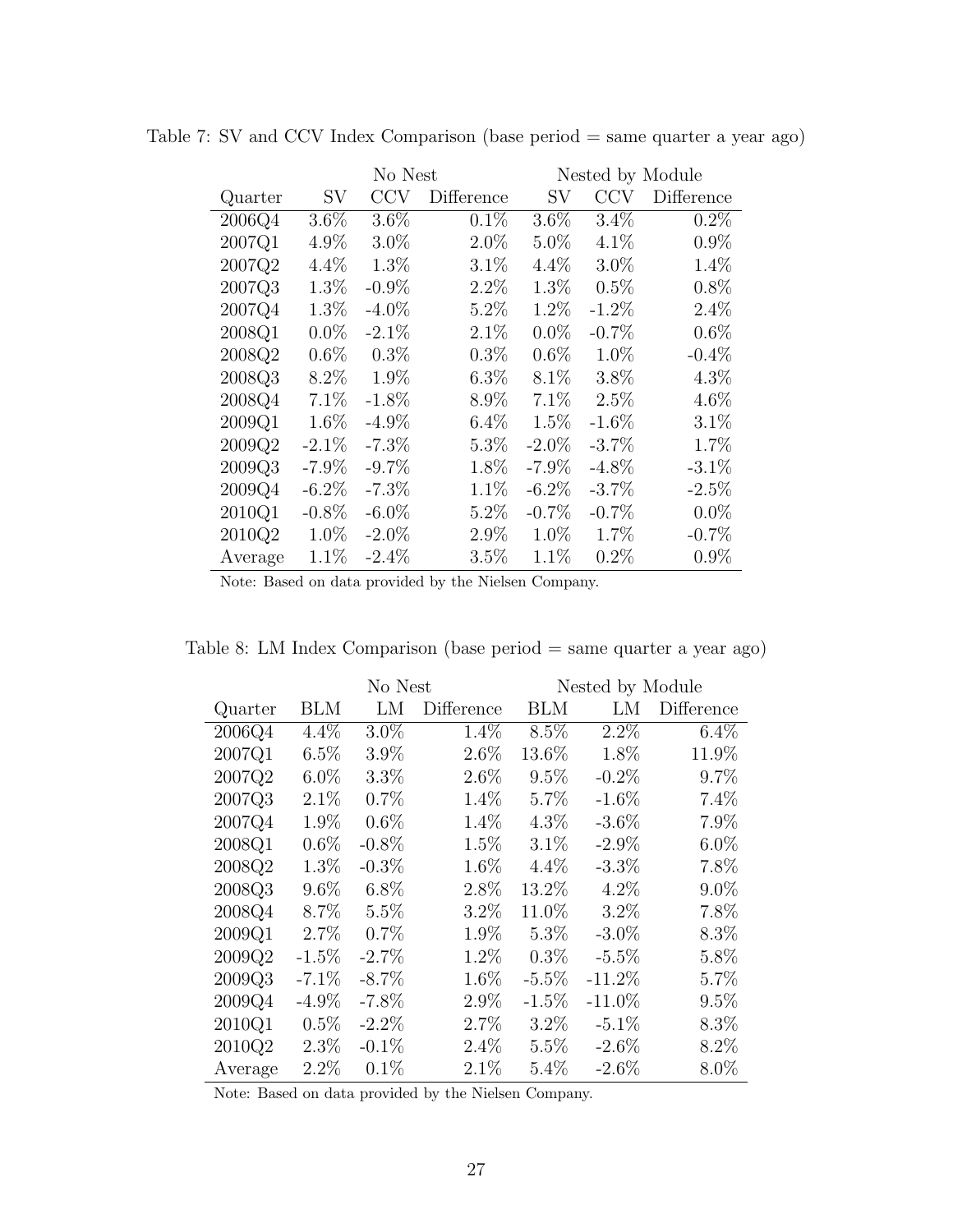# <span id="page-28-0"></span>Figures



### Figure 1: Empirical Bias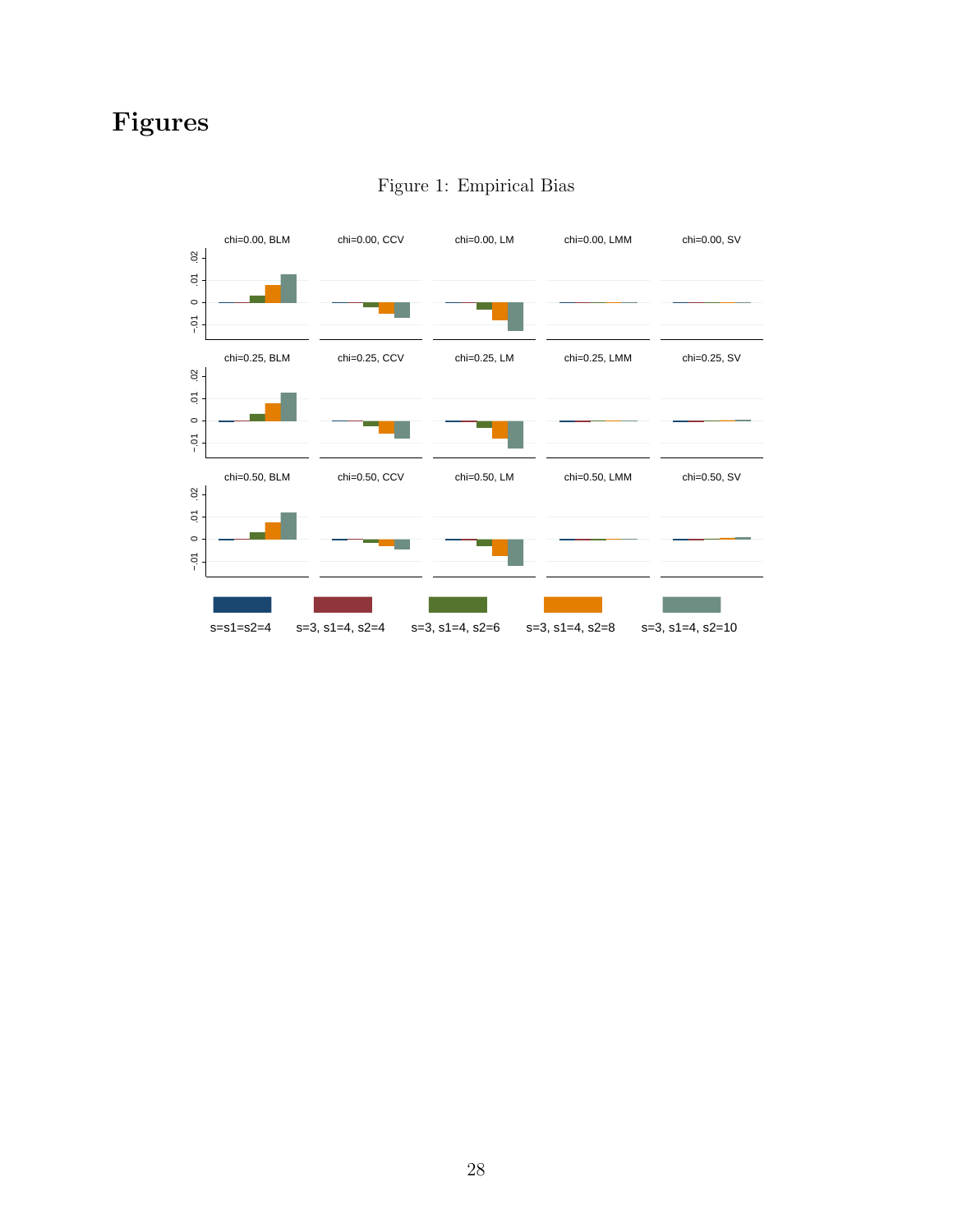<span id="page-29-0"></span>

#### Figure 2: Empirical Root Mean Squared Errors

Figure 3: Empirical Bias for Taste Change Indicators

<span id="page-29-1"></span>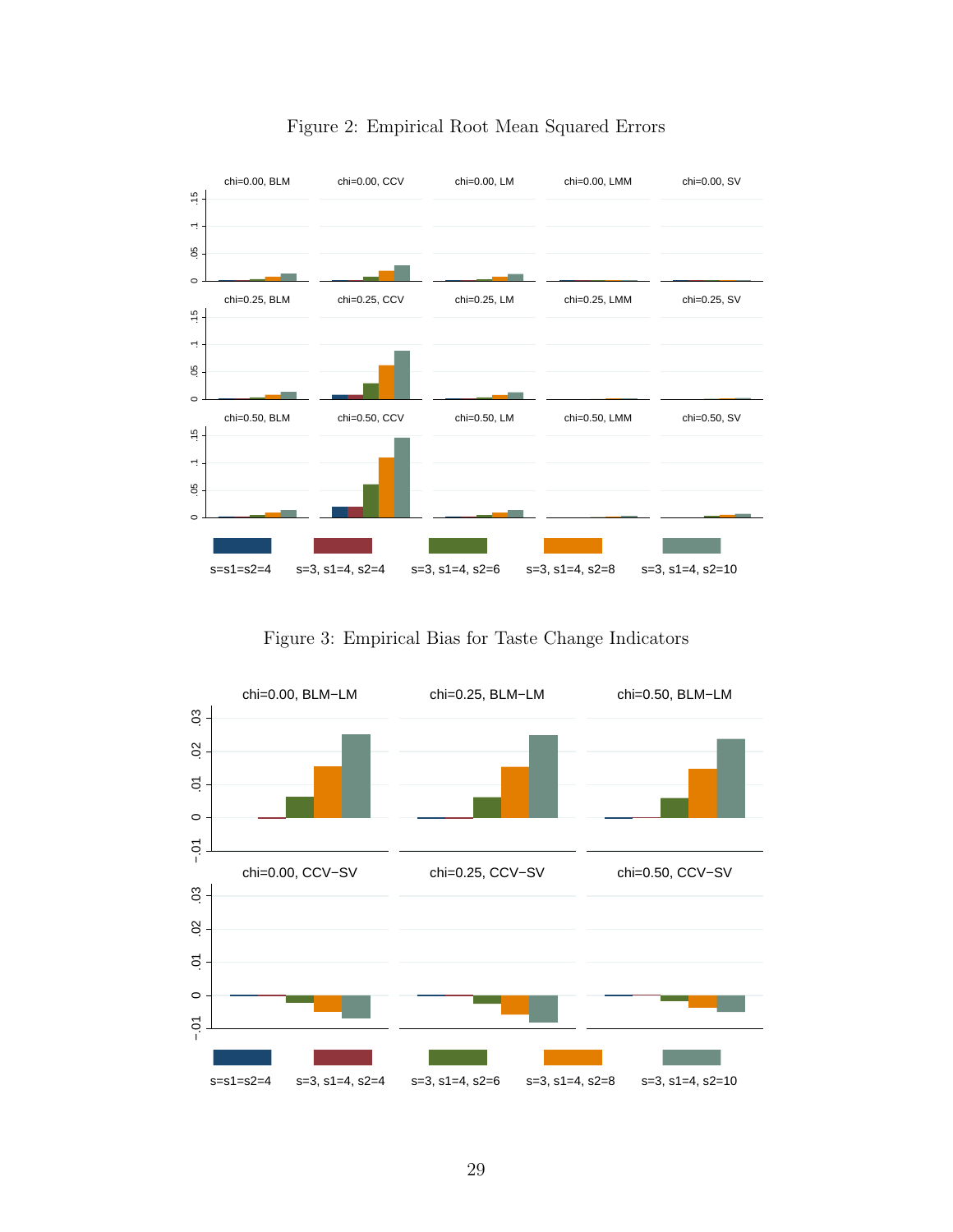<span id="page-30-0"></span>

Figure 4: Empirical RMSE for Taste Change Indicators

Figure 5: Index Comparison (base = same quarter a year ago)

<span id="page-30-1"></span>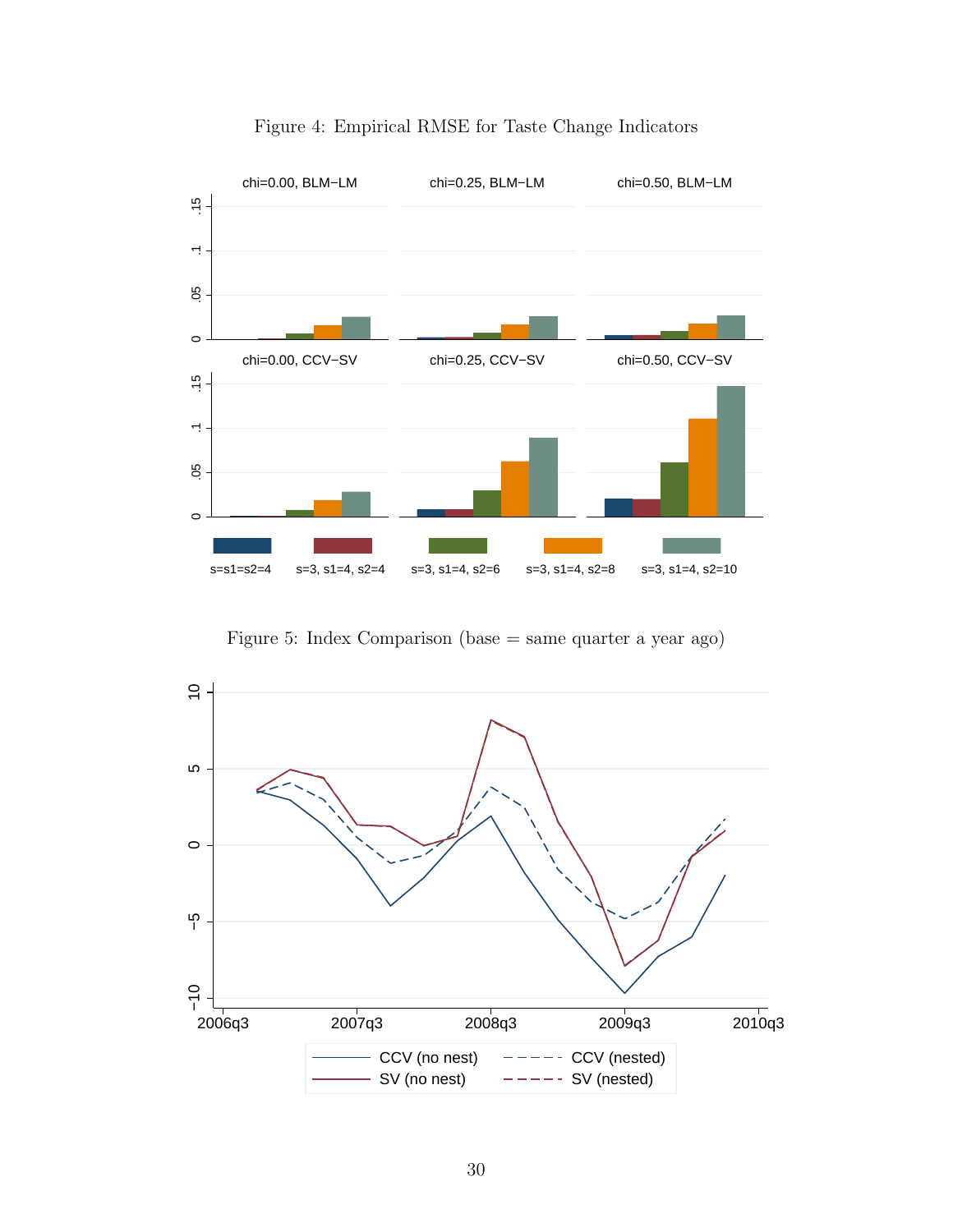<span id="page-31-0"></span>Figure 6: Lloyd-Moulton Index Comparison (base = same quarter a year ago)

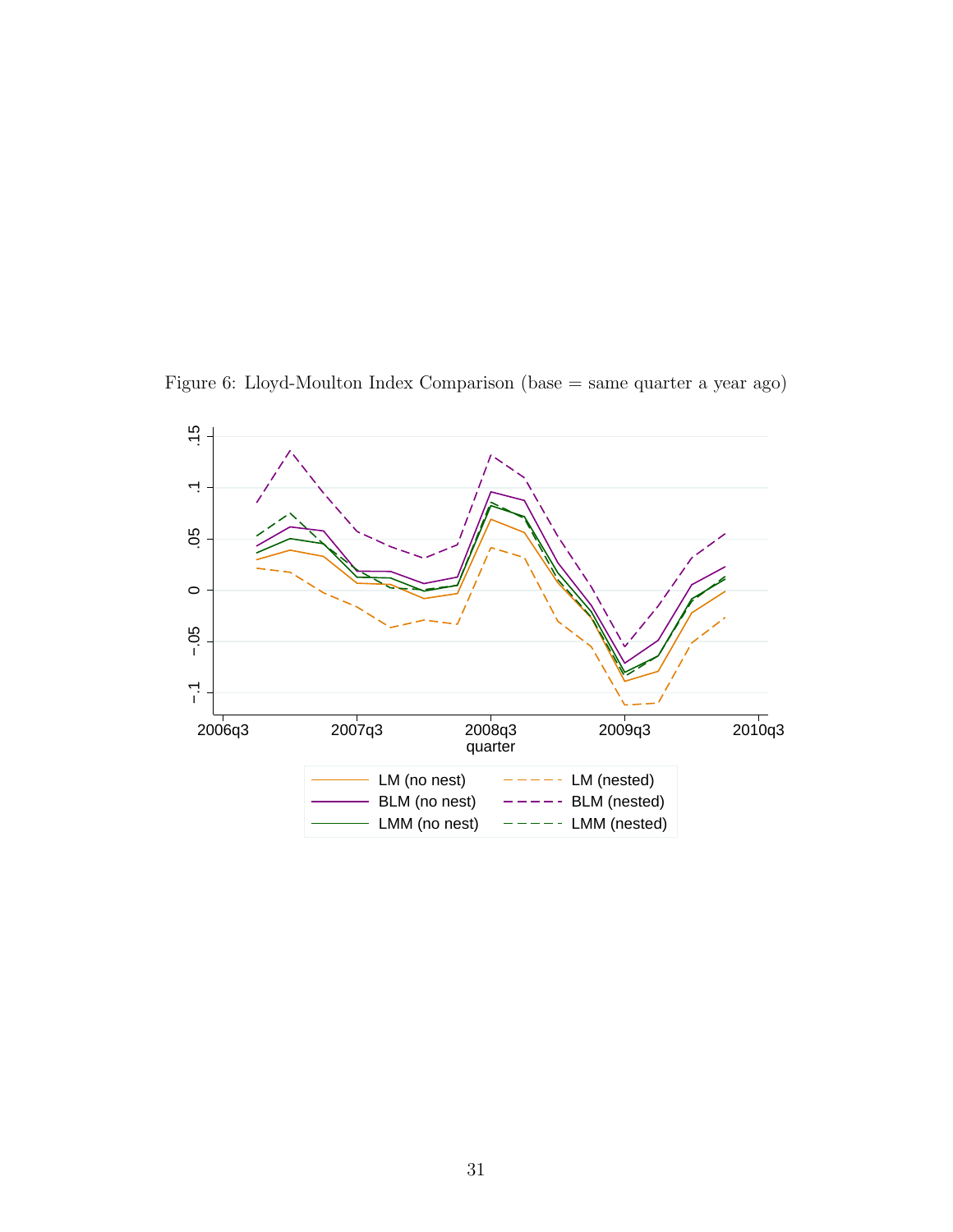# <span id="page-32-0"></span>A Additional Simulation Tables

|  | Table A1: Empirical Distribution of true COLI, $\chi = 0$ (in natural logs) |  |  |  |
|--|-----------------------------------------------------------------------------|--|--|--|
|  |                                                                             |  |  |  |

|              |           | <b>CES</b>   | Nested CES: $\sigma_a = 3, \sigma_1 = 4$ |              |              |                 |  |
|--------------|-----------|--------------|------------------------------------------|--------------|--------------|-----------------|--|
|              |           | $\sigma = 4$ | $\sigma_2=4$                             | $\sigma_2=6$ | $\sigma_2=8$ | $\sigma_2 = 10$ |  |
| $\Phi_C$     | Mean      | 0.0051       | 0.0051                                   | 0.0033       | 0.0031       | 0.0031          |  |
|              | SD        | 0.0071       | 0.0071                                   | 0.0102       | 0.0118       | 0.0126          |  |
| $\bar{\Phi}$ | Mean      | 0.0051       | 0.0051                                   | 0.0033       | 0.0031       | 0.0031          |  |
|              | <b>SD</b> | 0.0071       | 0.0071                                   | 0.0102       | 0.0118       | 0.0126          |  |
| $\Phi_0$     | Mean      | 0.0051       | 0.0051                                   | 0.0033       | 0.0031       | 0.0031          |  |
|              | SD        | 0.0071       | 0.0071                                   | 0.0102       | 0.0118       | 0.0126          |  |
| $\Phi_1$     | Mean      | 0.0051       | 0.0051                                   | 0.0033       | 0.0031       | 0.0031          |  |
|              | SD        | 0.0071       | 0.0071                                   | 0.0102       | 0.0118       | 0.0126          |  |
|              | Mean      | 0.0051       | 0.0051                                   | 0.0033       | 0.0031       | 0.0031          |  |
|              | SD        | 0.0071       | 0.0071                                   | 0.0102       | 0.0118       | 0.0126          |  |

<span id="page-32-1"></span>Table A2: Empirical Distribution of true COLI,  $\chi=0.25$  (in natural logs)

|              |      | <b>CES</b>   | Nested CES: $\sigma_a = 3, \sigma_1 = 4$ |              |              |                 |  |
|--------------|------|--------------|------------------------------------------|--------------|--------------|-----------------|--|
|              |      | $\sigma = 4$ | $\sigma_2=4$                             | $\sigma_2=6$ | $\sigma_2=8$ | $\sigma_2 = 10$ |  |
| $\Phi_C$     | Mean | 0.0045       | 0.0045                                   | 0.0021       | 0.0017       | 0.0015          |  |
|              | SD.  | 0.0294       | 0.0290                                   | 0.0415       | 0.0463       | 0.0486          |  |
| $\bar{\Phi}$ | Mean | 0.0052       | 0.0052                                   | 0.0034       | 0.0031       | 0.0031          |  |
|              | SD.  | 0.0080       | 0.0079                                   | 0.0114       | 0.0129       | 0.0137          |  |
| $\Phi_0$     | Mean | 0.0052       | 0.0052                                   | 0.0034       | 0.0031       | 0.0031          |  |
|              | SD.  | 0.0088       | 0.0087                                   | 0.0128       | 0.0146       | 0.0155          |  |
| $\Phi_1$     | Mean | 0.0052       | 0.0052                                   | 0.0035       | 0.0033       | 0.0032          |  |
|              | SD.  | 0.0091       | 0.0089                                   | 0.0132       | 0.0149       | 0.0157          |  |
|              | Mean | 0.0052       | 0.0052                                   | 0.0034       | 0.0032       | 0.0031          |  |
|              | SD   | 0.0080       | 0.0079                                   | 0.0114       | 0.0128       | 0.0135          |  |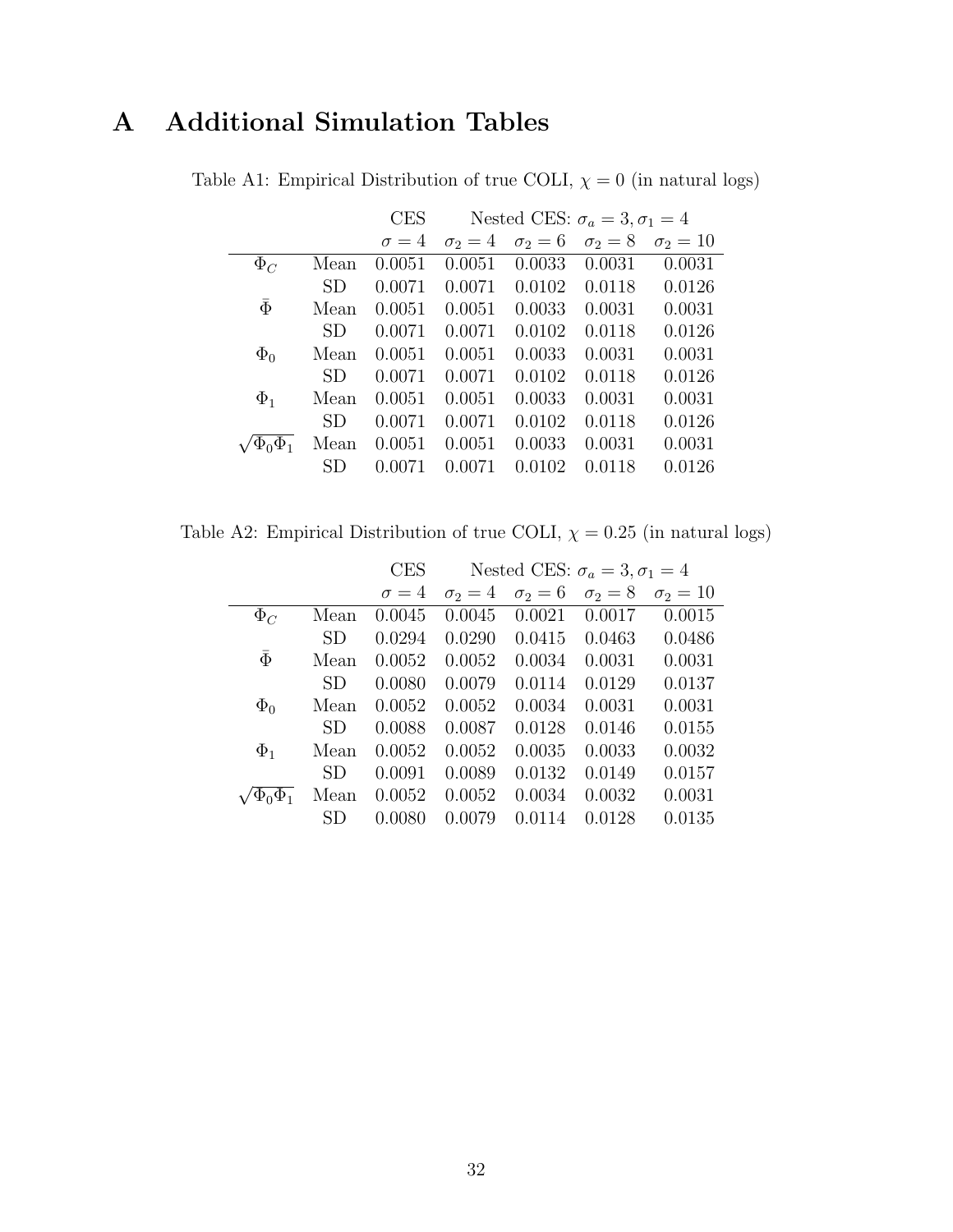|              |           | <b>CES</b>   | Nested CES: $\sigma_a = 3, \sigma_1 = 4$ |              |              |                 |
|--------------|-----------|--------------|------------------------------------------|--------------|--------------|-----------------|
|              |           | $\sigma = 4$ | $\sigma_2=4$                             | $\sigma_2=6$ | $\sigma_2=8$ | $\sigma_2 = 10$ |
| $\Phi_C$     | Mean      | 0.0036       | 0.0038                                   | 0.0015       | 0.0011       | 0.0010          |
|              | SD.       | 0.0771       | 0.0751                                   | 0.1023       | 0.1101       | 0.1132          |
| $\bar{\Phi}$ | Mean      | 0.0053       | 0.0054                                   | 0.0037       | 0.0035       | 0.0035          |
|              | <b>SD</b> | 0.0110       | 0.0107                                   | 0.0154       | 0.0171       | 0.0180          |
| $\Phi_0$     | Mean      | 0.0054       | 0.0055                                   | 0.0039       | 0.0037       | 0.0037          |
|              | SD.       | 0.0155       | 0.0150                                   | 0.0214       | 0.0235       | 0.0245          |
| $\Phi_1$     | Mean      | 0.0054       | 0.0055                                   | 0.0040       | 0.0039       | 0.0040          |
|              | SD.       | 0.0160       | 0.0154                                   | 0.0218       | 0.0238       | 0.0247          |
|              | Mean      | 0.0054       | 0.0055                                   | 0.0040       | 0.0038       | 0.0038          |
|              | SD        | 0.0121       | 0.0117                                   | 0.0164       | 0.0179       | 0.0185          |

<span id="page-33-0"></span>Table A3: Empirical Distribution of true COLI,  $\chi=0.50$  (in natural logs)

Table A4: Empirical Performance of Price Indexes,  $\chi=0$ 

<span id="page-33-1"></span>

|            |             | <b>CES</b>   | Nested CES: $\sigma_a = 3, \sigma_1 = 4$ |              |              |                 |
|------------|-------------|--------------|------------------------------------------|--------------|--------------|-----------------|
|            |             | $\sigma = 4$ | $\sigma_2=4$                             | $\sigma_2=6$ | $\sigma_2=8$ | $\sigma_2 = 10$ |
|            | <b>Bias</b> | 0.0000       | 0.0000                                   | $-0.0021$    | $-0.0049$    | $-0.0068$       |
|            | <b>RMSE</b> | 0.0000       | 0.0001                                   | 0.0078       | 0.0187       | 0.0282          |
| <b>SV</b>  | <b>Bias</b> | 0.0000       | 0.0000                                   | 0.0000       | 0.0000       | 0.0001          |
|            | <b>RMSE</b> | 0.0000       | 0.0000                                   | 0.0001       | 0.0002       | 0.0003          |
| LM         | <b>Bias</b> | 0.0000       | 0.0000                                   | $-0.0031$    | $-0.0077$    | $-0.0124$       |
|            | <b>RMSE</b> | 0.0000       | 0.0000                                   | 0.0032       | 0.0078       | 0.0126          |
| <b>BLM</b> | <b>Bias</b> | 0.0000       | 0.0000                                   | 0.0032       | 0.0079       | 0.0127          |
|            | <b>RMSE</b> | 0.0000       | 0.0000                                   | 0.0032       | 0.0080       | 0.0130          |
| LMM        | <b>Bias</b> | 0.0000       | 0.0000                                   | 0.0000       | 0.0001       | 0.0002          |
|            | <b>RMSE</b> | 0.0000       | 0.0000                                   | 0.0002       | 0.0004       | 0.0008          |

Note: Statistics are for the natural logs of the price indexes.

Table A5: Empirical Performance of Price Indexes,  $\chi=0.25$ 

|            |             | <b>CES</b>   | Nested CES: $\sigma_a = 3, \sigma_1 = 4$ |              |              |                 |
|------------|-------------|--------------|------------------------------------------|--------------|--------------|-----------------|
|            |             | $\sigma = 4$ | $\sigma_2=4$                             | $\sigma_2=6$ | $\sigma_2=8$ | $\sigma_2 = 10$ |
| <b>CCV</b> | <b>Bias</b> | 0.0001       | 0.0001                                   | $-0.0023$    | $-0.0055$    | $-0.0077$       |
|            | <b>RMSE</b> | 0.0083       | 0.0083                                   | 0.0296       | 0.0624       | 0.0889          |
| <b>SV</b>  | <b>Bias</b> | 0.0000       | 0.0000                                   | 0.0002       | 0.0004       | 0.0005          |
|            | <b>RMSE</b> | 0.0000       | 0.0001                                   | 0.0008       | 0.0018       | 0.0026          |
| LM         | <b>Bias</b> | 0.0000       | 0.0000                                   | $-0.0031$    | $-0.0076$    | $-0.0123$       |
|            | <b>RMSE</b> | 0.0012       | 0.0012                                   | 0.0036       | 0.0082       | 0.0130          |
| <b>BLM</b> | <b>Bias</b> | 0.0000       | 0.0000                                   | 0.0031       | 0.0078       | 0.0126          |
|            | <b>RMSE</b> | 0.0012       | 0.0012                                   | 0.0037       | 0.0084       | 0.0133          |
| LMM        | <b>Bias</b> | 0.0000       | 0.0000                                   | 0.0000       | 0.0001       | 0.0002          |
|            | <b>RMSE</b> | 0.0001       | 0.0001                                   | 0.0005       | 0.0011       | 0.0018          |

Note: Statistics are for the natural logs of the price indexes.